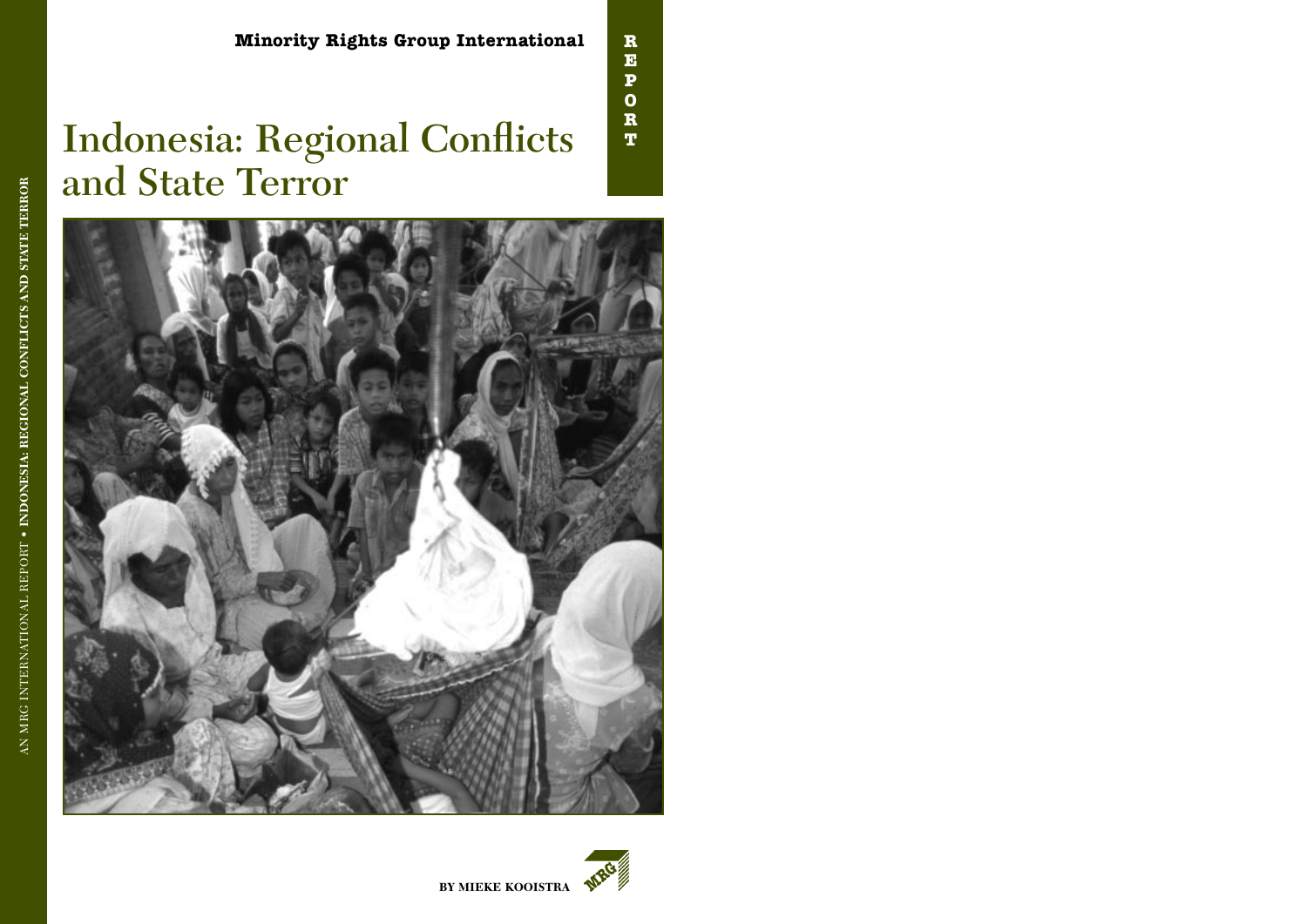#### **MINORITY RIGHTS GROUP INTERNATIONAL**

MRG works to secure rights and justice for ethnic, linguistic and religious minorities. It is dedicated to the cause of cooperation and understanding between communities.

Founded in the 1960s, MRG is a small international non-governmental organization that informs and warns governments, the international community, non-governmental organizations and the wider public about the situation of minorities and indigenous peoples around the world. This work is based on the publication of well-researched Reports, Books and Papers; direct advocacy on behalf of minority rights in international meetings; the development of a global network of like-minded organizations and minority communities to collaborate on these issues; and **the challenging of prejudice and promotion of public understanding** through information and education projects.

MRG believes that the best hope for a peaceful world lies in **identifying and monitoring conflict** between communities, **advocating preventive measures** to avoid the escalation of conflict and **encouraging positive action** to build trust between majority and minority communities.

MRG has consultative status with the United Nations Economic and Social Council and has a worldwide network of partners. Its international headquarters are in London. Legally it is registered both as a charity and as a limited company under English law with an International Governing Council.

#### **THE PROCESS**

MRG is grateful to all the staff and independent expert readers who contributed to this Report, in particular Katrina Payne (Commissioning Editor) and Sophie Richmond (Report Editor).



As part of its methodology, MRG conducts regional research, identifies issues and commissions Reports based on its findings. Each author is carefully chosen and all scripts are read by no less than eight independent experts who are knowledgeable about the subject matter. These experts are drawn from the minorities about whom the Reports are written, and from academics, journalists, researchers and other human rights agencies. Authors are asked to incorporate comments made by these parties. In this way, MRG aims to publish accurate, authoritative, well-balanced Reports.

#### **INDONESIA: REGIONAL CONFLICTS AND STATE TERROR**

*© Minority Rights Group International 2001 All rights reserved.*

*Material from this publication may be reproduced for teaching or for other non-commercial purposes. No part of it may be reproduced in any form for commercial purposes without the prior express permission of the copyright holders.*

*For further information please contact MRG.*

*A CIP catalogue record for this publication is available from the British Library. ISBN 1 897 693 931 ISSN 0305 6252 Published June 2001 Typeset by Texture Printed in the UK on bleach-free paper.*

#### Acknowledgements

Minority Rights Group International (MRG) gratefully acknowledges the support of all organizations and individuals who gave financial and other assistance for this Report.

This Report has been commissioned and is published by MRG as a contribution to public understanding of the issue which forms its subject. The text and views of the author do not necessarily represent, in every detail and in all its aspects, the collective view of MRG.

**MIEKE KOOISTRA** is a journalist and a specialist in South-East Asian affairs. She has 15 years experience, much of it as a foreign correspondent in Bangkok. She is the author of a book called *Money, Religion and Obedience: A Journey through Modern-day Asia* (published in 1998), which was nominated for the 1998 Dick Scherpenzeel Prize for Journalism and Development in the Netherlands.

Currently she works as a consultant for Information and Democracy, studying conflict situations in Indonesia. She recently conducted a study on the role of multinationals in armed conflict and is involved in professional development programmes for Indonesian journalists.

#### **THE AUTHOR**

**BY MIEKE KOOISTRA**

#### **CONTENTS**

**Relevant international instruments**

**Introduction: what is Indonesia?**

**Creating national unity** 

**Conflicts in other regions**



- **Preface 2**
- **3**
- **5**
- **9**
- **The conflicts 13**
- **Aceh 15**
- **Maluku 19**
- **23**
- **Outlook 25**
- **Conclusion 28**
- **Recommendations 29**
- **Notes/bibliography 30**

*Displaced Acehnese villagers in mosque.* DERMOT TATLOW/PANOS PICTURES

## **Indonesia: Regional Conflicts and State Terror**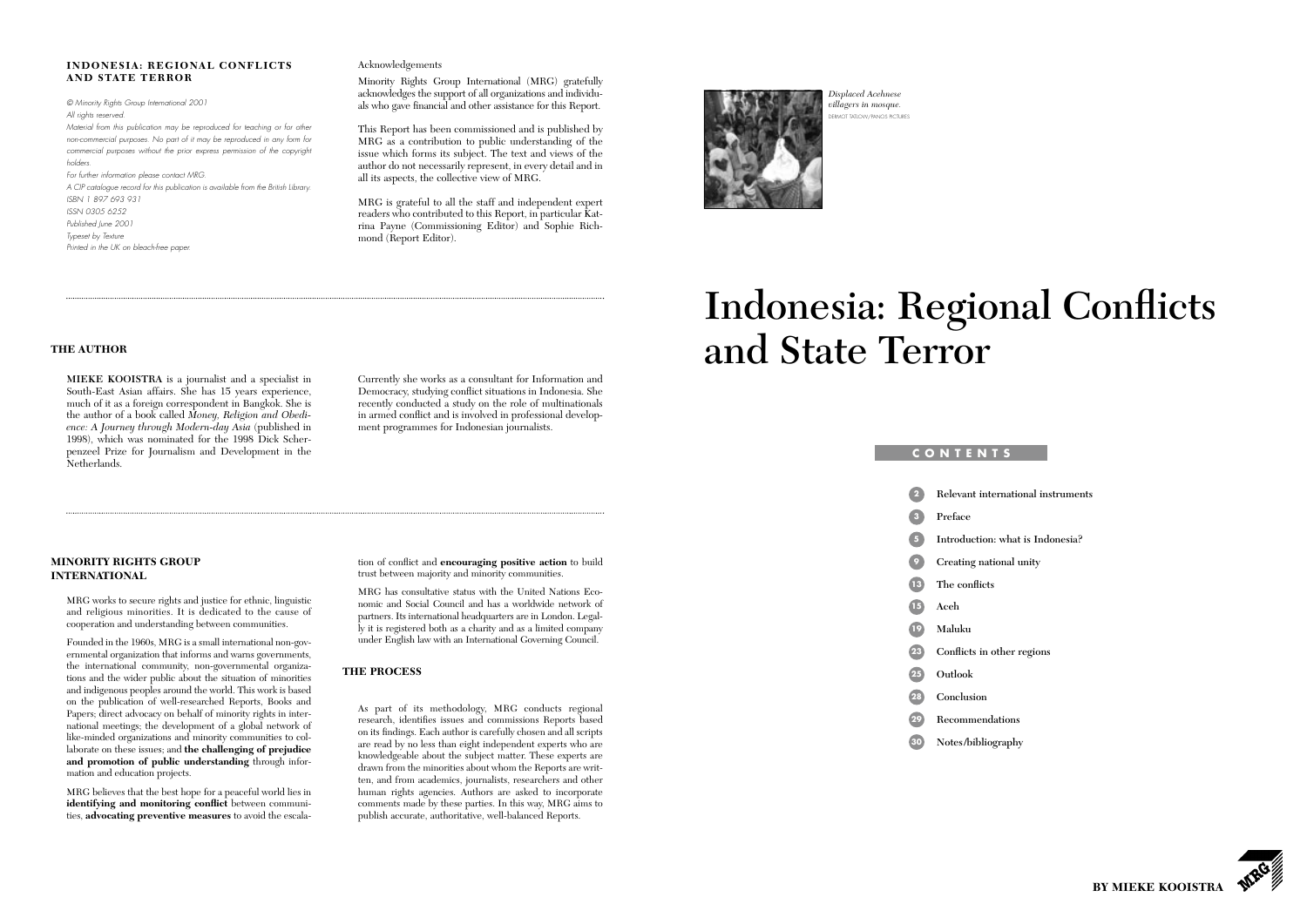From Aceh in the west to West Papua in the east, from the islands of Maluku to Borneo, Indonesia is a state torn by vicious and pro-<br>longed conflicts. In recent years these conflicts have claimed tens of thousands of lives east, from the islands of Maluku to Borneo, Indonesia is a state torn by vicious and prolonged conflicts. In recent years these conflicts have claimed tens of thousands of lives and left nearly a million displaced people across the country. International attention is occasionally drawn by renewed fighting or a fresh atrocity, but rarely stays long enough to enquire behind the glib explanations of 'ethnic tension' or 'secessionism'.

Yet Indonesia's conflicts, diverse as they are, are sustained and exacerbated by a set of common factors, as this Report makes clear. They include the extreme development gap between the island of Java and most of the outer regions, the effect of the government's policy of *transmigrasi* or forced migration, and its political manipulation of religion.

Most immediately, members of the Indonesian military have pursued a deliberate strategy of prolonging conflicts in order to promote their commercial interests in conflict areas and to justify their uniquely powerful position in the Indonesian polity. The special dual role (*dwifungsi*) of the Indonesian military, left over from the independence struggle with the Netherlands, was used by President Suharto to legitimate the army's political and economic power, and weaken civilian control over it. Military influence was institutionalized, from parliament right down to village level.

It is difficult to give a complete overview of all that is happening at a time of great turmoil, and *Indonesia: Regional Conflicts and State Terror* focuses on two of the main conflicts – in Aceh and Maluku – as a means of highlighting some of the factors that continue to provoke and fuel the bloodshed. The Report's Jakarta-based author, Mieke Kooistra, also considers the nature of the conflict and discontent in West Papua, and in Sulawesi and West Kalimantan. Her work follows earlier reports from Minority Rights Group International (MRG) in 1997 and 2000 on East Timor and West Papua, and on the position of ethnic Chinese in Indonesia and throughout South-East Asia.

In looking at how conflicts have developed in Indonesia, and highlighting the extent of the abuses of minority and indigenous peoples' rights, this new Report in no way seeks to sensationalize recent events. It should be stated from the outset that there are regions of calm in Indonesia, in which peoples live and work together in peaceful coexistence. However, this is not the case for millions of people, who live in fear of the state's military and police forces. Others are frightened of intimidation from the various armed militia. And many feel that Indonesia cannot and will not represent their interests: they believe that secession is their only answer.

- 
- 1. States shall protect the existence and the national or ethnic, cultural, religious and linguistic identity of minorities within their respective territories and shall encourage conditions for the promotion of that identity.
- 2. States shall adopt appropriate legislative and other measures to achieve those end

MRG does not seek to make any claim as to which islands form, or do not form, part of Indonesia. However, the 1999 events in East Timor – a brutal correction of a

gross injustice, after Indonesia's invasion of East Timor in 1975 – have undoubtedly spurred on others who seek secession. While East Timor was never recognized by the United Nations as part of Indonesia, most commentators agree that West Papua's inclusion as part of Indonesia was highly dubious. There can be no escape from the issue. The fight for independence by West Papuans – and others – is not going to go away.

This Report argues persuasively that others profit from the conflicts. There are undoubtedly those with various interests within the military and the ruling elite who stand to gain from the fighting and instability. Meanwhile, tens of thousands of civilians have died, suffered torture or been forced to flee their homes. Intimidation and violence continue unabated in Aceh, despite public gestures of reconciliation from the new authorities in Jakarta, and the calls for secession are growing. In Maluku, fear and mistrust between communities, based on attacks by both Christian and Muslim mobs and militias, have become entrenched.

MRG believes that the key to the resolution of the conflicts in Indonesia is for minority and indigenous peoples' rights to be respected and acted upon. To this end, the Report concludes with a series of policy recommendations aimed at furthering peoples' rights, ending impunity for human rights abuses and working towards peace. In particular, it calls for civilian control over the military, and an end to the extensive role of the Indonesian army in domestic politics and social and economic affairs.

institutions and spiritual well-being and the lands they occupy or otherwise use, and to exercise control, to the extent possible, over their own economic, social and cultural development. In addition, they shall participate in the formulation, implementation and evaluation of plans and programmes for national and regional development which may affect them directly.

- 2. The improvement of the conditions of life and work and levels of health and education of the peoples concerned, with their participation and co-operation, shall be a matter of priority in plans for the overall economic development of areas they inhabit. Special projects for development of the areas in question shall also be so designed as to promote such improvement.
- 3. Governments shall ensure that, whenever appropriate, studies are carried out, in co-operation with the peoples concerned, to assess the social, spiritual, cultural and environmental impact on them of planned development activities. The results of these studies shall be considered as fundamental criteria for the implementation of these activities.
- Governments shall take measures, in co-operation with the peoples concerned, to protect and preserve the environment of the territories they inhabit.
- *Article 13*
- 1. In applying the provisions of this Part of the Convention governments shall respect the special importance for the cultures and spiritual values of the peoples concerned of their relationship with the lands or territories, or both as applicable, which they occupy or otherwise use, and in particular the collective aspects of this relationship.
- 2. The use of the term lands in Articles 15 and 16 shall include the concept of territories, which covers the total environment of the areas which the peoples concerned occupy or otherwise use.

As this Report goes to press, President Wahid's position looks fragile and the future of the state of Indonesia, and of its 215 million people and hundreds of ethnic groups, looks increasingly uncertain.

Indonesia has had three presidents in as many years, and political control remains divided. Meanwhile, perhaps regardless of who occupies the president's seat, conflicts rage across Indonesia – and the state's army continues to abuse human rights with impunity.

**Mark Lattimer** *Director* June 2001

**3**

**Declaration on the Rights of Persons Belonging to National or Ethnic, Religious or Linguistic Minorities (Adopted by General Assembly Resolution 47/135 of 18 December 1992)** *Article 1* 

*Article 2* 

- 1. Persons belonging to national or ethnic, religious and linguistic minorities (hereinafter referred to as persons belonging to minorities) have the right to enjoy their own culture, to profess and practise their own religion, and to use their own language, in private and in public, freely and without interference or any form of discrimination.
- 2. Persons belonging to minorities have the right to participate effectively in cultural, religious, social, economic and public life. […]

#### *Article 3*

1. Persons belonging to minorities may exercise their rights, including those set forth in the present Declaration, individually as well as in community with other members of their group, without any discrimination.

- The rights of the peoples concerned to the natural resources pertaining to their lands shall be specially safeguarded. These rights include the right of these peoples to participate in the use, management and conservation of these resources.
- 2. In cases in which the State retains the ownership of mineral or subsurface resources or rights to other resources pertaining to lands, governments shall establish or maintain procedures through which they shall consult these peoples, with a view to ascertaining whether and to what degree their interests would be prejudiced, before undertaking or permitting any programmes for the exploration or exploitation of such resources pertaining to their lands. The peoples concerned shall wherever possible participate in the benefits of such activities, and shall receive fair compensation for any damages which they may sustain as a result of such activities.

[…]

*Article 4* 

[…] 5. States should consider appropriate measures so that persons belonging to minorities may participate fully in the economic progress and development in their country.

*Article 5* 

- 1. National policies and programmes shall be planned and implemented with due regard for the legitimate interests of persons belonging to minorities.
- 2. Programmes of cooperation and assistance among States should be planned and implemented with due regard for the legitimate interests of persons belonging to minorities.

#### **International Covenant on Civil and Political Rights, 16 December 1966**

*Article 1* 

- 1. All peoples have the right of self-determination. By virtue of that right they freely determine their political status and freely pursue their economic, social and cultural development.
- 2. All peoples may, for their own ends, freely dispose of their natural wealth and resources without prejudice to any obligations arising out of international economic co-operation, based upon the principle of mutual benefit, and international law. In no case may a people be deprived of its own means of subsistence.
- 3. The States Parties to the present Covenant, including those having responsibility for the administration of Non-Self-Governing and Trust Territories, shall promote the realization of the right of selfdetermination, and shall respect that right, in conformity with the provisions of the Charter of the United Nations.

*Article 20*

[…] 2. Any advocacy of national, racial or religious hatred that constitutes incitement to discrimination, hostility or violence shall be prohibited by law.

#### **International Covenant on Economic, Social and Cultural Rights (Adopted and opened for signature, ratification and accession by General Assembly resolution 2200A (XXI) of 16 December 1966)** *Article 13*

1. The States Parties to the present Covenant recognize the right of everyone to education. They agree that education shall be directed to the full development of the human personality and the sense of its dignity, and shall strengthen the respect for human rights and fundamental freedoms. They further agree that education shall enable all persons to participate effectively in a free society, promote understanding, tolerance and friendship among all nations and all racial, ethnic or religious groups, and further the activities of the United Nations for the maintenance of peace.

#### **International Labour Organisation, No. 169 Indigenous and Tribal Peoples Convention, 1989**  *Article 7*

- 
- 1. The peoples concerned shall have the right to decide their own priorities for the process of development as it affects their lives, beliefs,

#### *Article 14*

- 1. The rights of ownership and possession of the peoples concerned over the lands which they traditionally occupy shall be recognised. In addition, measures shall be taken in appropriate cases to safeguard the right of the peoples concerned to use lands not exclusively occupied by them, but to which they have traditionally had access for their subsistence and traditional activities. Particular attention shall be paid to the situation of nomadic peoples and shifting cultivators in this respect.
- 2. Governments shall take steps as necessary to identify the lands which the peoples concerned traditionally occupy, and to guarantee effective protection of their rights of ownership and possession.
- 3. Adequate procedures shall be established within the national legal system to resolve land claims by the peoples concerned.

#### *Article 15*

#### *Article 16*

- 1. Subject to the following paragraphs of this Article, the peoples concerned shall not be removed from the lands which they occupy.
- 2. Where the relocation of these peoples is considered necessary as an exceptional measure, such relocation shall take place only with their free and informed consent. Where their consent cannot be obtained, such relocation shall take place only following appropriate procedures established by national laws and regulations, including public inquiries where appropriate, which provide the opportunity for effective representation of the peoples concerned.
- Whenever possible, these peoples shall have the right to return to their traditional lands, as soon as the grounds for relocation cease to exist.
- When such return is not possible, as determined by agreement or, in the absence of such agreement, through appropriate procedures, these peoples shall be provided in all possible cases with lands of quality and legal status at least equal to that of the lands previously occupied by them, suitable to provide for their present needs and future development. Where the peoples concerned express a preference for compensation in money or in kind, they shall be so compensated under appropriate guarantees.
- 5. Persons thus relocated shall be fully compensated for any resulting loss or injury.

## Preface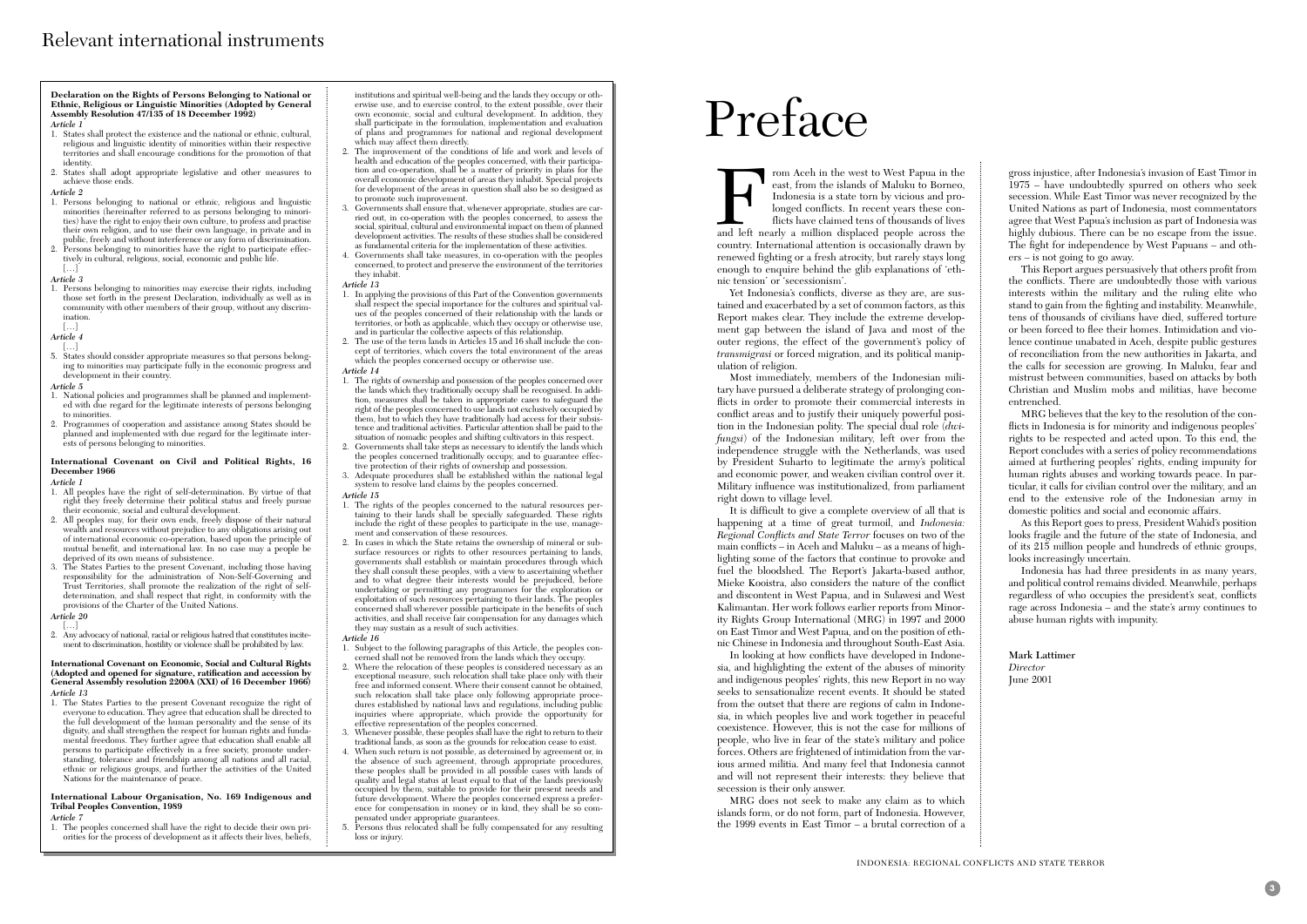On Indonesia's state crest are the old Sanskrit words, *Bhinneka Tungal Ika*: 'Unity in diversity'. This motto refers to the time before independence, when the different islands under Dutch rule united in the struggle against the colonial power. After independence this motto was used by the country's leaders to foster unity and to spread a national consciousness. They did so, first, by adopting Bahasa Indonesia, the *lingua franca* used by traders, as a nationwide language and, second, through the concept of *Pancasila* (the five principles: belief in one god [monotheism], justice and civility among peoples, the unity of Indonesia, democracy through deliberation and consensus among representatives, and social justice for all) which was to be the basis of civilized rule in Indonesia. Successive governments have urged Indonesians to accept this state ideology as the fundamental philosophy crucial to national unity.

Still, through its 55 years as an independent country, this state ideology and these forceful set of 'common principles' have not been sufficient to defuse the notion of a Javanese dominance.2 Decades of dictatorial rule (1965–98) have led to the continuation of the concentration of power in the capital, Jakarta, on the island of Java, and eventually led to a complete erosion of the principle of unity. During these years most of the outer regions of the island chain, home to many of the country's different ethnic groups and indigenous peoples, continued to be exploited for their resources. Most regions have suffered great economic inequalities as a result. A national *transmigrasi* programme, in which people from Java and Sumatra were relocated to less populated areas, as well as significant unofficial internal migration, have disrupted the economic and social balance, and often led to a loss of identity for indigenous peoples. A serious tension was thus created, which was kept under control by the ubiquitous military, who, in the process, committed many serious violations of human rights.

M uch of the discontent stems from the fact that suc-<br>cessive Indonesian governments have consistently refused to acknowledge the rights and needs of indigenous peoples. Dissatisfaction over decades of misguided, inequitable, discriminatory and repressive government practices – the siphoning off of resources, the forced transmigration policies, the erosion of traditional values of indigenous communities and, most importantly, the rampant abuse of human rights by the authorities – have intensified the strong calls for independence in Aceh. In several other parts of Indonesia, notably in Central Sulawesi, Maluku and West Kalimantan, similar forms of exploitation have sparked a variety of violent conflicts, some with religious, communal or ethnic undertones. In West Papua the demand for freedom from Indonesia (the latter claimed sovereignty after the dubious 1969 'Act of Free Choice') has further intensified.

The various conflicts have claimed thousands of lives and have left nearly a million displaced people across the country.<sup>3</sup>

When the Asian economic crisis hit Indonesia in July 1997 it almost wiped out 30 years of material gains. The legitimacy of the Suharto regime, based on high economic growth and backed by repressive military force, crumbled as a result. A period of *reformasi* (reform) started in 1998, when mass demonstrations forced Suharto to step down in favour of Vice-President Habibie. After decades of authoritarian rule, the country embarked on the road to democratization. The first free national elections brought a new government to power in 1999. When Abdurrahman Wahid became the country's fourth president in that year, the bloody riots in urban centres had mostly ended, but the situation in the country is far from stable. Tensions and frustrations, which have festered in the regions for many years, have burst to the surface in Aceh, Maluku and West Papua.

#### The conflicts and their causes

While all these conflicts might at first appear very different, there are some common denominators: the demand for the restoration of justice; a demand for a greater share of revenue and more political power; and an end to the efforts by the military and members of the former elite to destabilize the country. While the root causes of these conflicts may differ, the continuation of all of them is, in part, the result of power struggles within the government, and the unwillingness of the Indonesian government to enforce an effective rule of law and end the military's ability to act with impunity.

INDONESIA: REGIONAL CONFLICTS AND STATE TERROR

# Introduction: what is Indonesia?

The geographical contours of Indonesia, like<br>those of so many countries emerging from<br>colonial rule, were drawn by its former colo-<br>nial power, the Netherlands. The fourth<br>most populous country in the world, Indone-<br>sia is those of so many countries emerging from colonial rule, were drawn by its former colonial power, the Netherlands. The fourth most populous country in the world, Indoneacross 17,000 islands stretching for more than 5,000 km from east to west and spread across three time zones. While the majority are Muslim, Indonesians comprise hundreds of ethnic groups, practise all the world's major religions, and speak over 600 languages and dialects. The only common history this diverse group of people had at the time they declared independence in 1945 was a Dutch colonial past.<sup>1</sup>

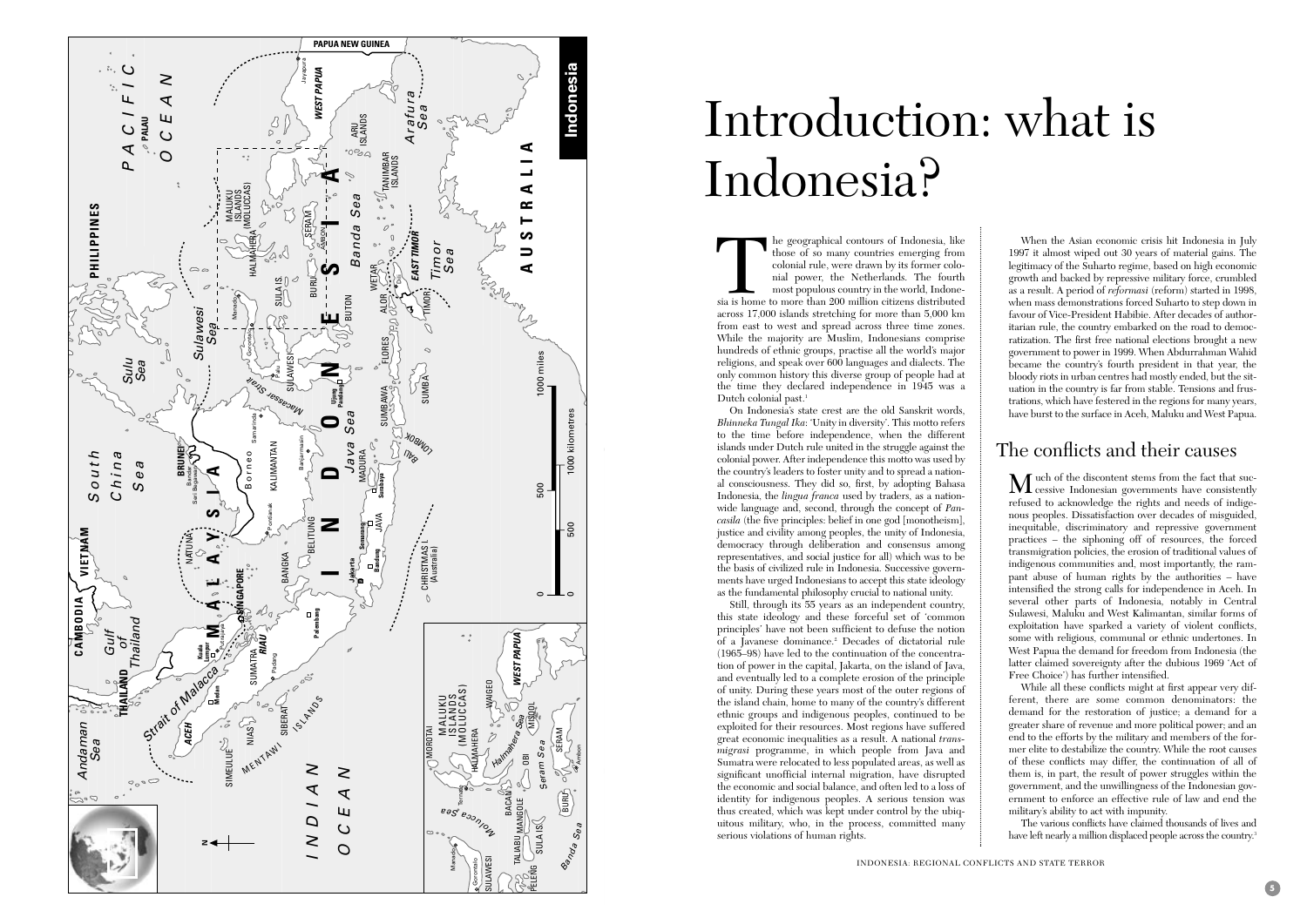There is a genuine fear that violence could spread throughout the country, plunging Indonesia into ever greater chaos and leading to more deaths. Eventually this could lead to the break-up of Indonesia. It should not be forgotten, however, that the conflicts are confined to specific regions and that there are many peaceful areas in Indonesia.

The aim of the Report is to highlight the absolute need and obligation of the Indonesian government – if Indonesia is to survive as the pluralistic, multi-ethnic democratic nation it aspires to be – to offer genuine respect for, and full protection of the fundamental rights of all the people, including every ethnic, linguistic, religious and cultural minority as well as the indigenous peoples and the women, children, elderly people and other vulnerable groups who, for decades, have been victims rather than beneficiaries in the drive to defend Indonesian unity.

The Report deals with the two main areas where conflicts have erupted, Maluku and Aceh (for further information on West Papua, whose inclusion in Indonesia has long been disputed, see MRG's 1997 Report).<sup>4</sup> It examines how the humanitarian suffering, the policies of past regimes in the name of 'national unity', the lack of respect for indigenous peoples' rights, the unequal distribution of wealth, and the use of military force and violence have eroded the fragile sense of nationhood. It then describes the smaller conflicts in the outer region of the archipelago, which are similar in some respects.

 $\sum$  ome of the earliest known groups of humans lived in<br>the central Indonesian island of Java; 'Java Man' is<br>known and a f the central information and hundreds of thousands of years old.<sup>5</sup> Movement in and out of the archipelago began around 40,000 years ago. The area which started calling itself Indonesia in 1945, and which became officially known as Indonesia in 1949, has been a meeting place for many trading peoples – from the Arabian peninsula, China, Europe, India, Melanesia and Polynesia – for thousands of years, and has always been influenced by many different cultures. Over the past 2,000 years, Arab, Chinese and Indian traders left their imprint on the religions, cultures and languages of the islands. These successive waves of migration over the centuries explain contemporary Indonesia's astounding ethnic diversity.

Before dealing with the conflicts themselves, the Report sets out to explain how the multi-ethnic pluralistic state called 'Indonesia' came into existence, its colonial history, its birth and the period of nation building. Then it will describe why and through which particular forces this concept of a multi-ethnic pluralistic state has been seriously eroded. These forces will be further highlighted in the sections on Aceh and Maluku.

### Early history

When traders brought Islam it first spread through northern Sumatra (Aceh) and then to Java. Because it was brought by traders, rather than as part of a military conquest, it was accepted easily. At the time the European Christians arrived (Portuguese first, British and Dutch later), Islamization was far from complete. The influence the early Portuguese traders had on religion overall was confined to the area around Maluku,<sup>6</sup> but elements of design, language, music and ship-building techniques were adopted and persist today.

There have been earlier attempts to unify the sprawling archipelago. During the Majapahit Empire (1292–1398), the chief minister, Gajah Madah, worked hard to unite the separate islands and kingdoms. It was the fate of history, however, which decided on the current borders.

The first Dutch ships arrived in the late sixteenth century at Banten in west Java. They came as traders and only by the middle of the seventeenth century could they consider themselves the 'masters' of the territory. A hundred years later, they started to introduce commercial plantations and the need arose for an administrative system to oversee the production. With the bankruptcy of the Dutch trading company Vereenigde Oostindische Compagnie (VOC) the commercial enterprise became a colonial empire administered by a large bureaucracy of colonial civil servants. The Dutch introduced 'the Culture System', based on forced cultivation of crops such as indigo and sugar. It generated huge profits for the imperialist Dutch, but turned the island of Java into a vast labour camp where serious famines occurred.

From early on the peoples of the islands were eager to absorb new influences and ready to explore beyond the confines of their own religions. Indian traders brought Buddhism and Hinduism and their 'Indonesian' followers blended and borrowed elements from one another. Many elements of Java-Hindu culture and Hindu-Buddhist culture have survived to this day, some of which are considered fundamentally 'Indonesian', such as the gamelan

During the 300 years or so that they controlled what<br>they called the Netherlands East Indies, Dutch<br>the same superior of the the troops were engaged in quelling one rebellion after the next. Resistance against the colonial rulers was always local and would eventually be suppressed by the colonial troops, often at great cost and loss of life. Paradoxically, among the first Indonesian nationalists to question the Dutch right to rule were those who had been through the Netherlands education system. Many of the young nationalists in the 1920s had studied in the Netherlands and, on return, could not reconcile the European Enlightenment

orchestra and the kraton courts of Solo and Yogya. The present state motto, *Bhinneka Tungal Ika* (Unity in diversity) is a Sanskrit phrase, and the mythical bird Garuda, the mount of the Hindu god, Vishnu, is the national symbol of modern-day Indonesia.

> It was decided Indonesia was to be a federal republic<br>
> (Republik Indonesia Serikat – Republic of the United<br>
> States of Jacksonia) consisting of Jackson was attack States of Indonesia) consisting of 15 autonomous states, excluding what is now West Papua, which remained under Dutch control. Some saw the creation of a federation as a Dutch strategy to sow division in Indonesia.

### The colonial period

During the moves in 1950 to change the status of the new republic from a federated to a unitary form of government, the Netherlands High Commissioner, in a letter of 25 May addressed to the UN Commission for Indonesia, expressed his government's concern over safeguarding the right of self-determination, and asked how this right could be carried into effect in a unitary state.<sup>8</sup>

With the introduction of the more humanitarian Ethical Policy in 1901 there was a call to show greater respect for ethnic groups and indigenous peoples. In reality, little changed. In 1940 about 90 per cent of the 68 million people remained illiterate, only 2 million children were in schools and a mere 630 Indonesians had graduated from Dutch tertiary institutions.7

 $\Gamma$  rom the beginning most Indonesian nationalists<br>thought of the Indonesian nation as comprising the<br>manufacture of the unique indicates we select the manufacture members of the various indigenous ethnic groups who were called 'native' by the Dutch. The Dutch had instituted an ethnic hierarchy that conferred decreasing rights and privileges on those seen as most distant from Europeans. Under Netherlands Indies law there were 'Europeans', 'Orientals' (largely Arabs, Chinese and Indians) and 'Indigenous people'. Eurasians, usually the children of European fathers and Indonesian mothers, were legally classified as European and played an important role in colonial society; but as *trekkers* (those who kept the Netherlands as their home) outnumbered *blijvers* (those who considered the Netherlands East Indies their homeland), the Eurasians had found themselves increasingly discriminated against and marginalized. It is ironic that the first nationalists were Eurasians who argued that 'the Indies [were] for those who make their home there'.

## Nationalism and independence

Resentment against the Chinese runs deep in Indonesia. They were never accepted as full citizens; formerly, they were not allowed to participate in politics and were barred from the military and the civil service. There was also a special code to denote ethnic Chinese on their compulsory identity cards. Chinese Indonesians had to forego their Chinese name and adopt an Indonesian one. The political culture treated them as alien, despite their contribution to economic life.<sup>9</sup>

values of liberalism and democracy with the repressive nature of a colonial system. In 1927 Sukarno founded the PNI (Indonesian Nationalist Party). Its aim was complete independence and a government elected by and responsible to the Indonesian people. In the early twentieth century, reformist Islamic groups had started to mobilize people on a nationwide basis and, by 1917, the Sarekat Islam numbered 800,000.

In 1928 a congress of youth groups put forward the idea of 'One Nation, One People and One Language'. The Dutch were by no means impressed. They arrested Sukarno, Hatta and Shjarir (the leaders of the PNI) and eventually they were exiled for up to 15 years without trial to small, out-of-the-way islands. All political parties were broken up and petitions were ignored.

Japanese troops landed in the colonial capital Batavia (which later became Jakarta) on 1 March 1942, and the Dutch surrendered without much of a fight. During the three-year occupation, the Japanese encouraged Indonesian nationalism and mobilized some political activity. Sukarno took advantage of the opportunity to educate the masses and instil in them a nationalist consciousness.

Following the Japanese surrender in defeat to the Allied Forces, Sukarno and Hatta proclaimed independence on 17 August 1945 and the Republic of Indonesia was born. The Dutch, however, sent troops to reclaim 'their' territory. The ensuing struggle lasted four years and ended with the defeat of the Dutch. The United Nations (UN) assisted at the Round Table Conference in 1949, which resulted in the transfer of sovereignty to the Republic of the United States of Indonesia on 27 December. This transfer did not include West New Guinea (current West Papua), which remained under Dutch rule.

#### Self-determination

One of the major questions discussed at the Round Table Conference was that of the 'external right of selfdetermination', namely, the right of Indonesian territories to dissociate themselves from the Republic of the United States of Indonesia and to enter into a special relationship with both Indonesia and the Netherlands.

In his letter of 8 June to the Commission, the Indonesian Vice-President, Mohammad Hatta, expressed the view that the right of self-determination of the peoples of Indonesia was to be guaranteed by establishing autonomous provinces or communities; he further stated that preparations were being made to hold general elec-

tions to a constituent assembly as stipulated in the Provisional Constitution, and that the constituent assembly, together with the government, would enact the final Constitution 'displaying the real democratic features of the unitary state'.

On 15 August 1950, in the Indonesian House of Representatives, President Sukarno proclaimed the establishment of the Republic of Indonesia as a unitary state. The federal 'United States of Indonesia' had lasted only eight months.

### Who became Indonesian?

The Dutch, like all colonial governments at the time, had encouraged immigration of Chinese workers as merchants, artisans and intermediaries in the collection of crops and taxes from native populations. Over time, a sector of the Chinese community came to dominate economic life.

The 1945 Constitution was drafted within the context of the Dutch ethnic hierarchy. It provided that citizens of the new, independent Republic of Indonesia were those in the Indigenous category (automatically) and any members of the other two categories who resided in and claimed Indonesia as their homeland and were loyal to the Republic. In the original constitutional language the definition of an Indonesian citizen is 'indigenous Indonesian peoples' (*orang-orang bangsa Indonesia asli*) and those people of other races who are confirmed as 'citizens by law'.

Fifty-five years later, largely as a result of the New Order's division of Indonesians into 'indigenous' (*pribumi*) and 'non-indigenous' (*non-pribumi*, i.e. Sino-Indonesian), the language of the Constitution is seen by the Chinese community as a way to provide justification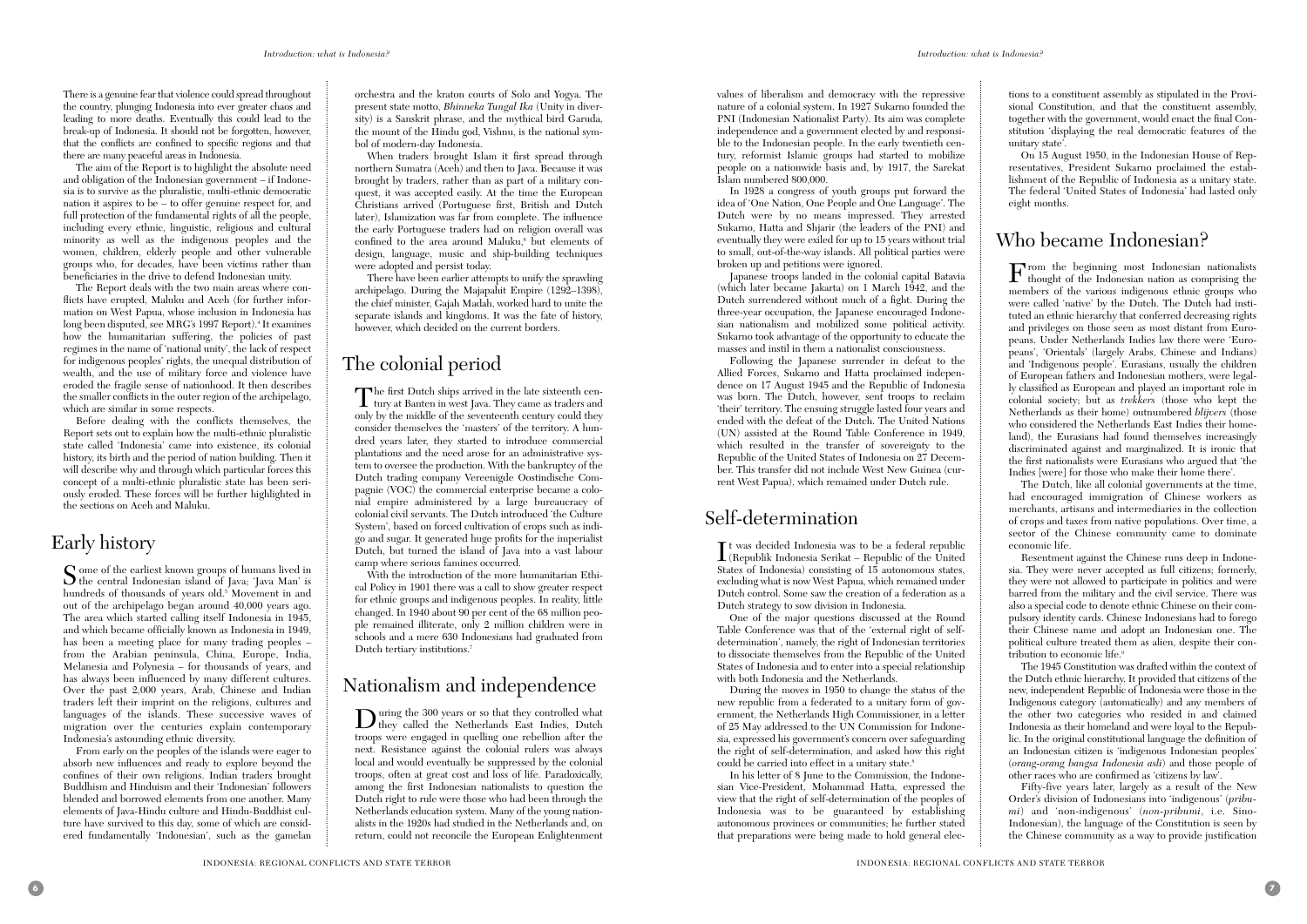The struggle for independence was fought on<br>the doctrine of the Indonesian Nationalist<br>Party: 'One nation – Indonesia, one people –<br>Indonesian, one language – Indonesian'.<br>Nationalist sentiments ran deep among the<br>diverse the doctrine of the Indonesian Nationalist Party: 'One nation – Indonesia, one people – Indonesian, one language – Indonesian ' . Nationalist sentiments ran deep among the pean power.14 In addition to a shared history and a shared victory, language was a strong factor in uniting people in the new country.15 But at the same time Indonesia was a very diverse country, not just in terms of religion, culture and ethnicity but also in terms of development. The Dutch colonial administration had been utterly centralized. All decisions were taken in Batavia (later Jakarta) and there had been a refusal to take into account the diversity of the Indonesian archipelago. Colonial economic activity had been concentrated in Java and Sumatra. Even during the Japanese occupation there was a distinction between Java, where administrative posts had been given to local people, and the outer islands where this had not happened. The committee which prepared for independence numbered 64 members, only four of whom came from outside Java. Later, another more representative commission was formed, but its work was disrupted by Allied attacks. After independence, it was the Javanese vote (17 against 2, the latter coming from Hatta [Sumatran] and Latuharhary [Ambonese]) in the relevant committee which led to the abandonment of the concept of a federal republic consisting of 15 autonomous states in favour of a unitary state.

Apart from the economic divisions, there was considerable religious diversity. While Christianity had made an impact in the big cities of Java and in the eastern part of the territory, the majority of people in the new Republic were Muslim. Islamic followers were split between *abangan* (traditionalists) and *santri* (more pious; also called modernists but in fact more political and at times more conservative than traditionalists).<sup>16</sup> At the time of independence many *santri* Muslim representatives wanted Indonesia to become an Islamic state but Sukarno, fearing this would not work with the Hindus, Christians and other religious minorities, called for a nation to be based on *Pancasila* .

These principles – intended to re flect the ethnic and religious diversity of Indonesia – were aimed at bringing the very diverse and pluralistic society together. But later *Pancasila* became an ideological instrument in the hands of an authoritarian, anti-communist military regime and it was not the *diversity* but the *unity* of Indonesia (one of the five principles) that became the leading principle. Apart from fears of Javanese dominance, there was considerable resentment towards *Pancasila*, particularly from Islamic groups who had wanted the new country to become an Islamic state.

 $\sum$  of the new state military. He was commander of the ranks elite Kostrad army division<sup>19</sup> when he led efforts to counter an abortive coup on 30 September 1965 that his government later blamed on the communists. The real

Other problems arose in the outlying islands, where the colonial Dutch had abolished the traditional local powers.

for discrimination. During the heated debate on this chapter in Commission A of the Annual Session in August 2000, one member asked rhetorically 'Who are truly indigenous Indonesians? ' referring to the successive waves of migration from the South-East Asian mainland to what is now Indonesia. Nonetheless the original language has been retained in the Constitution.<sup>10</sup> For  $32$ years Suharto 's Presidential Instruction No. 41/1967 banned the use of Chinese symbols and many other Chinese cultural traditions were restricted. President Abdurrahman Wahid revoked the instruction in 1999. The 6 million Chinese in Indonesia<sup>11</sup> (only 3.5 per cent of the population) are now free to practise their culture, language and religion, but many still feel constrained from doing so openly out of fear of becoming targets of strong anti-Chinese sentiment.<sup>12</sup>

During the 2001 Chinese New Year celebrations (the second year such celebrations were allowed) the 3-metrehigh iron fences used to barricade the streets of Glodok, Jakarta 's Chinatown, and the 8,000 troops deployed around the city 's 130 temples, were a painful reminder of the 1998 riots in which many Chinese neighbourhoods were attacked and burned.<sup>13</sup>

Sukarno refused to restore these since they were 'incompatible with the formation of a modern, centralist state'. To fill the vacuum for new provincial administrators, many people were recruited from the army, mainly young Javanese.<sup>17</sup> The provinces, home to many of the nation's most valuable resources, had no right to export their products directly, and did not receive a return on their products from Jakarta. Resentment over Java's control was very strong and rebellions broke out in the 1950s first in Maluku (1950) and in Aceh (1953), then in west Sumatra and north Sulawesi, and even in west Java, where there was a campaign to declare an Islamic state. The defeat of the rebellions led to increased militarization of some of the outlying islands, which exacerbated local resentment towards the central power in Jakarta.

In the late 1950s, Sukarno tried to halt the chaos in the country by declaring a period of 'Guided Democracy ' . Political parties and legislative bodies were closed down. Instead a national council of handpicked members was created, all of whom had to enthusiastically follow the president. Indoctrination courses in schools, government departments and the army, preached nationalism and Indonesian identity. Revolts in the outer provinces were suppressed by the army, press censorship was introduced, and politicians and intellectuals were jailed. Indonesia brie fly left the UN and became aggressively anti-Western. Troops were sent to claim the Dutch-controlled territory of West New Guinea (now West Papua) and raided the border area of what is today Sarawak. The economy was on the brink of collapse. Meanwhile the Indonesian Communist Party (PKI) had been gathering support and by 1957 had become the strongest party in Java. Its growing strength and its close links with the president created unease within the army as well as among the other political parties. The army felt it was the only institution capable of containing the power of the Indonesian communists. The subsequent polarization between the army chiefs and the PKI rapidly reached breaking point. By the time Sukarno was forced to step down, in 1964, his dream of unifying a fractious populace by the force of his own personality had failed. As one commentator wrote, the country had become a hotbed of 'suspicious soldiers, restless Muslims, strident communists and fire-breathing nationalists ', in which all rebellions had been suppressed.18

### The fall of Sukarno and the Suharto years

◗

# Creating national unity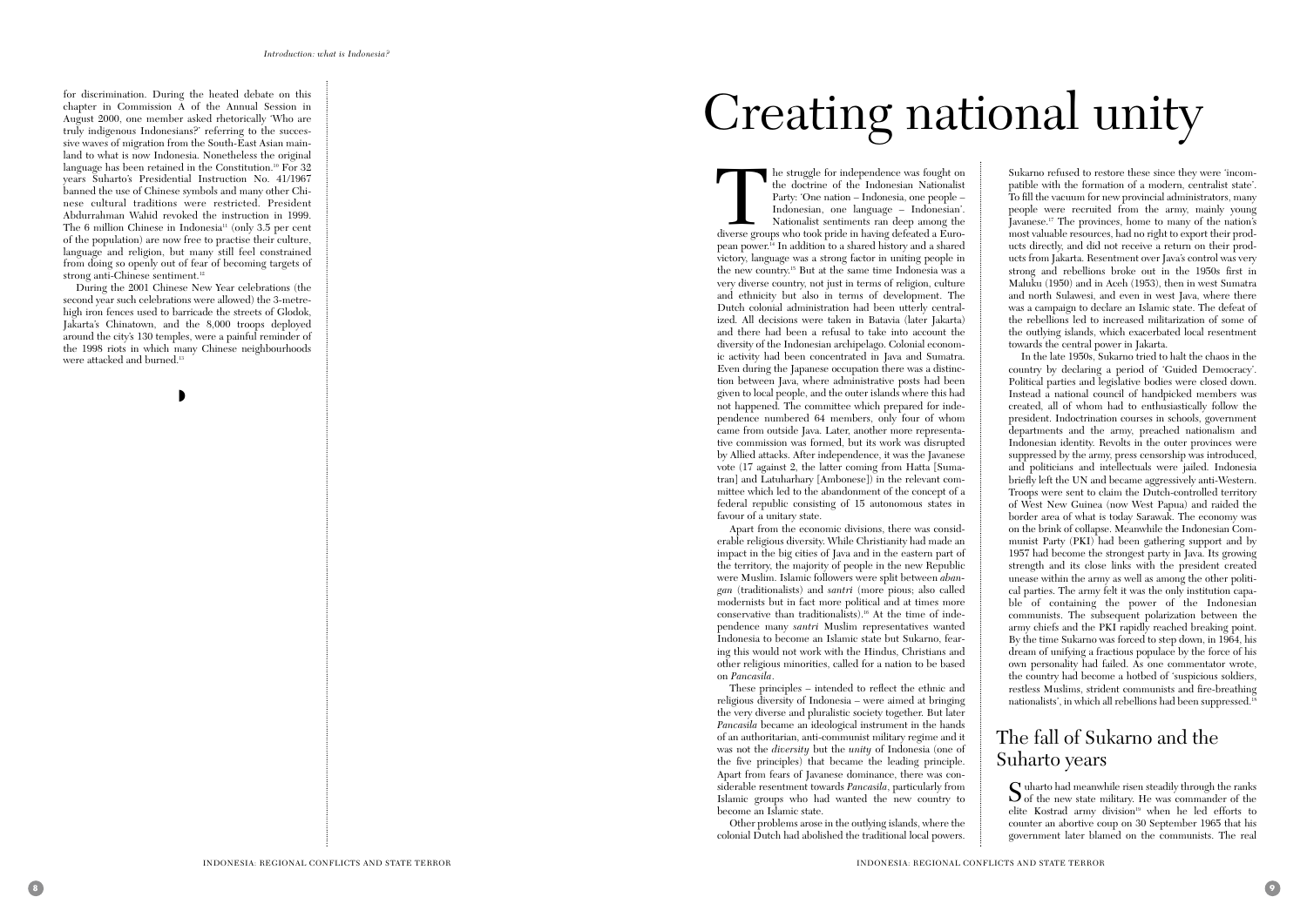student street protests and under pressure from the prodemocratic forces, the national Muslim leaders and some elements in the military, Asia's longest-serving leader finally stepped down.

## Suharto's legacy: the  $TNI^*$

 $\Gamma$  uharto had stayed in power for 32 years, during which  $\sum$  he succeeded in strengthening the bonds of national unity mainly through the use of force. The tightly controlled political system was characterized by corruption, abuse of power and injustice. Anyone challenging the vested interests of the ruling clique invited harassment and retribution at the hands of the authorities. With the defeat of the Indonesian Communist Party, the Indonesian army had become the strongest and most influential institution in the country. The army was Suharto's primary instrument for the exercise of government authority and protection of the regime. Common rhetoric at the time was: 'The army will not take the risk of closing its eyes to anything that could endanger the development of the nation.' The special dual-function role of the Indonesian military (*dwifungsi*), a leftover from the independence struggle, was used by Suharto during the New Order regime to justify the army's extensive role in politics and economics, as well as the decline of civilian control over the military.<sup>27</sup> A large block of seats in parliament was reserved for military chiefs, and active or retired generals were given powerful places in the cabinet and in state companies. In addition, *dwifungsi* was applied to the territorial-command hierarchy. This allowed the army to place members of its 'socio-political wing' alongside government officials right down to village level. The idea was to keep in touch with local communities, explain to people how great it was to be Indonesian – and deprive potential rebels of a base. The result was that the military practically had free rein to do as it pleased as long as the interests of the rulers were protected. Massive human rights abuses were committed by the armed forces, all in the name of preserving the unity of the nation. The army repressed armed secessionist movements in the outer provinces just as strongly as it did student protests or labour unrest.

Furthermore the TNI (the Indonesian Army) has always been allowed to be involved in business and their dual-function role has provided the military with the opportunity to expand this role. Their business activities are justified by the theory that the military has to be mainly self-financing. About 75 per cent of the military's budget is met by informal means, and the TNI claims it could not operate if it did not own its businesses and take such payments. But most business practices (some [semi-] legal such as the running of airlines or plantations, many illegal such as smuggling, drugs, weapons sales, extortion and 'protection' rackets) leave millions of dollars mainly in the pockets of individual generals. Ordinary soldiers are 'encouraged' to find their own ways to supplement their meagre salaries. In conflicts like those in Aceh and Maluku, the TNI is heavily involved in legal and illegal businesses, and most officers are bent on protecting their personal or institutional interests instead of the interests of the population. Conflict has proved to be particularly

Since Suharto's demise the country has undergone a<br>series of complex and wide-ranging transitions towards<br>demograms the most demography is the UN summated democracy, the most dramatic being the UN-supported vote for independence from Indonesia by the people of East Timor.<sup>29</sup> East Timor – a Portuguese colony on the eastern half of the Timor island – was invaded by Indonesian troops in 1975 and annexed as its 27th province. The invasion was brutal and more than 200,000 Timorese (almost half the population) were killed. Thousands more were imprisoned, tortured and murdered during the years of occupation which followed the invasion.30 In 1999, when interim President Habibie promised to hold a referendum on independence, (pro-) Indonesian militias, backed by the armed forces, started a campaign of terror. Before, during and after the vote (the outcome was overwhelmingly in favour of independence) the pro-integrationist militia rampaged through the territory, looting, killing, destroying and burning everything and everyone in their path. Thousands of civilians were killed in the violence and hundreds of thousands were displaced from their homes.

The government of Indonesia officially handed East Timor over to the International Force for East Timor (INTERFET) on 27 September 1999, paving the way for international assistance, a UN transitional authority (UNTAET) and the elimination of militia activity. Since then the militias, with the backing of police and army, have continued their campaign of killings and intimidation. Their preferred targets are the East Timorese refugees held hostage in camps in Indonesian Timor (the western half of the island). But in October 2000, armed militia – with the consent of police and military – attacked a UN office in Timor and killed three members of its international staff.

lucrative in Maluku, as people have become dependent on the armed forces and police for their safety.

After the fall of Suharto, the absence of justice and the continued impunity of people linked to the former elite has benefited the Indonesian military. The TNI has continued to refuse to submit itself to civilian control, and to reforms which would bring to an end its territorial structure,<sup>28</sup> its role in internal security and, most importantly, its role as protector of the political and economic interests of a powerful elite linked to the old regime.

There is no consensus on what really happened but many believe that the 30 September Movement was an instrument in the hands of General Suharto and possibly formed with the consent<sup>20</sup> of the American CIA for the purpose of 'saving Indonesia from communism'. Whatever the explanation, the fact is that the 'coup' provided a pretext for the extermination of the PKI and rapidly put the reins of power into the hands of General Suharto.

The military continues to play a substantial internal security role, particularly in areas of conflict. Both the TNI and the police committed numerous serious human rights abuses throughout the past two years such as random shooting of civilians, rape, torture, beatings and other abuses, as well as arbitrary detention in Aceh, Maluku, Sulawesi, West Papua, West Timor and elsewhere. TNI personnel have often responded with indiscriminate violence after attacks on soldiers. They have also continued to conduct 'sweeps' which have led to killings of civilians and the destruction of property.

### The Wahid government and the period of reform

The nationwide killing spree has not given rise to any national reflection or soul-searching by Indonesians. It is only since the fall of Suharto that victims of this period have cautiously started to come forward, trying to seek redress. President Wahid has called for a lifting of the ban on communism, and the opening of the files from 1965, which has led to strong opposition, mainly from Islamic groups. The massacre still hangs like a cloud over Indonesia, and many say this should be the starting-point for any serious attempt at national reconciliation.

Indonesia has experienced consistently high economic<br>growth since the beginning of Suharto's New Order in<br>1066. The beginning helixed class higher measure of not 1966. The boom was helped along by huge reserves of natural riches such as oil, gas, timber, copper, uranium and gold. From 1965 to 1988 macro-economic growth, com-

By encouraging the growth of corruption at the centre and stifling genuine development initiatives in the outer provinces, the centralized system of governance had become more and more dysfunctional by the 1990s. The Asian financial crisis hit Indonesia in 1997, provoking a currency crisis which slashed the value of the rupiah by 85 per cent. Student-led demonstrations demanded that Suharto step down. The politics of destabilization, orchestrated by Suharto to dispose of credible democratic opposition, in combination with the social tensions aggravated by the monetary crisis, unleashed a wave of violence in the country. This violence was mainly directed against the Chinese community, who had always been an easy target and were blamed unjustly for the collapse of the economy. Mobs of armed young men began to appear on city streets, carrying anti-Chinese banners. Many businesses belonging to Indonesian Chinese were destroyed. A total of 2,000 people were killed while Chinese women were hunted down and raped and killed by gangs, which appeared to be well organized.<sup>25</sup> Finally, after weeks of

When Abdurrahman Wahid was elected as president in October 1999 under a new election law, he inherited a

events surrounding this period are still clouded in mystery and there are many (controversial) theories. The most common reading of events is that junior military officers planned a coup on 1 October 1965. This so-called coup, which killed six senior generals and proclaimed a kind of revolutionary council to take over power, was quickly suppressed by Suharto, who was then in charge of the army's strategic strike force. The coup was blamed on the PKI. Suharto was then appointed by a provisional national assembly as Acting President to replace Sukarno in 1967, and became full president the following year.

The military action against the PKI following the 'coup' unleashed a massacre of perhaps half a million people. The strength of the PKI had reinforced the tendency among right-wing elements (the army and conservative Islamic groups) to identify minority Chinese with commu $n$ ism<sup>21</sup> and as a result the ethnic Chinese population became a particular target, along with leftist journalists, academics, students and writers, irrespective of their ethnicity.22 The killings were mostly carried out by non-military groups,23 in open daylight and the victims often had no link to the PKI at all. Instead these murders were often used for settling old scores or as an opportunity to give way to the general resentment felt towards the Chinese. The killings went on until at least 1969. Thousands of people filled the jails, often imprisoned without trial; some languished in their cells for decades before being executed. The fear thus created served the Suharto regime very well. For the entire period of Suharto's rule, the accusation of any (supposed) association with the PKI or with communism in general, remained a powerful tool of repression. This was particularly true for the Chinese minority who became forever linked with communist sympathies. It was only in 1999 that President Habibie released the last 10 prisoners from this period.

#### The economic boom

bined with the effects of a successful family planning programme, raised Indonesia's per capita GNP by almost 5 per cent a year. The economy continued to perform well during the period 1993–6 when growth averaged 7.5 per cent per year. The number of people living below the poverty line declined and foreign investment soared. Indonesia was widely seen as one of Asia's new tigers, well on its way to catching up with Malaysia, South Korea or Taiwan.

The boom provided the regime with its strongest pillar of legitimacy. However, corruption, inefficiency and mismanagement were the downside of the economic development, and the toll on the environment was huge. Exploitative mining and forestry operations in outer regions created massive erosion, pollution and other environmental problems. Indigenous peoples were not given the right to manage and control their own natural resources, and attempts to claim these rights were met with military or police violence.

Rampant institutionalized corruption contributed greatly to the fragility of the Indonesian economy. The economy was controlled by an incredibly wealthy elite, all of whom had close personal connections with the Suharto family. State banks were able to give unsecured loans to friends of the regime, while Suharto's family and friends won monopolies on everything from newsprint to cigarette cloves. Economist Hartoyo Wignyowiyoto said, only half-jokingly, that Indonesia was a 'mafia' economy, and went on: 'I have observed mafia systems all over the world. They only end when the godfather disappears.' <sup>24</sup> Western governments and multinational corporations shared some responsibility for the corrupt practices of the regime. The payment of bribes, the use of military personnel to defend corporations' installations and investments, and the general lack of attention paid to the misuse of funds was common, and contributed greatly to the exploitation of ordinary citizens – particularly the indigenous peoples – as well as to the erosion of the principles of honesty, transparency and integrity.

## The fall of Suharto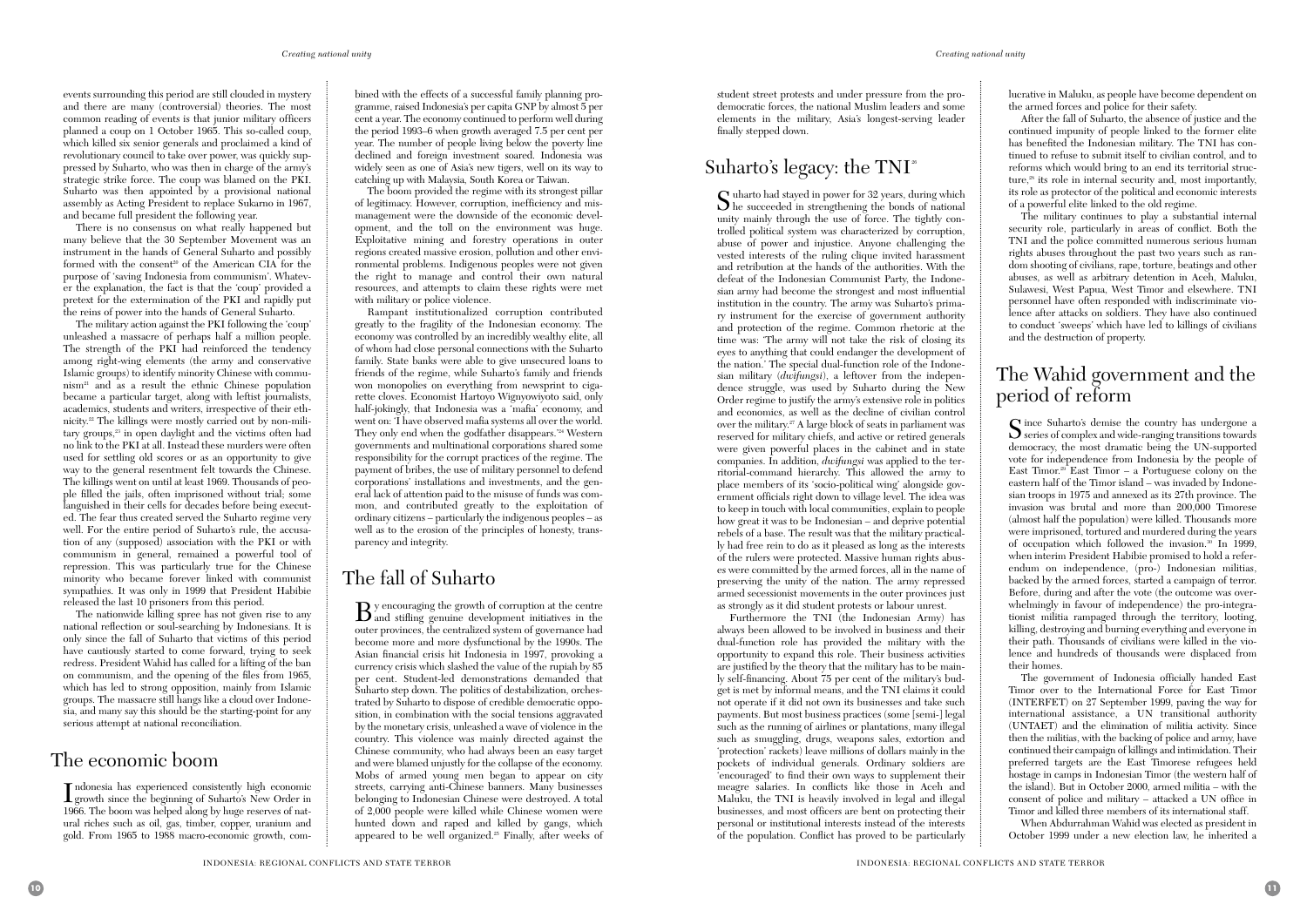We have the conflicts in Indonesia are complex and in some ways very different in nature, it is possible to point to several moments in recent history which have been important in laying their foundations. In earlier secti hile the conflicts in Indonesia are complex and in some ways very different in nature, it is possible to point to several moments in recent history which have been important in laying their foundais a constructed entity, rooted in a colonial history. Nationalism served as a binding agent throughout the struggle against the Dutch colonizers, but the aggressive, often brutal, enforcement of Indonesia's unity has caused strong resentment. Several important factors underlie all the current explosions of violence in Indonesia:

## Uneven development between Java and the outer islands

- 1. the role of the armed forces and their widespread abuse of human rights (as discussed in the previous section);
- 2. the imbalance in development between Java and most of the outer regions;
- 3. the effect of *transmigrasi* policies;
- 4. the political manipulation of religion by the Suharto government.

fi - **L** cation of rice-growing and for birth control were launched in Java and Bali. These programmes were financed from the proceeds of the exploitation of timber, oil, gas and metals found in the outer islands.<sup>32</sup> This wealth was siphoned off by Jakarta and the outer islands received little in return. In the case of Aceh, where huge reserves of oil and natural gas were discovered in the 1970s, the return came in the form of the military, who, in the name of protecting the gas plants and oil rigs from rebel attacks, committed serious human rights violations. In the case of Aceh, the people of Aceh themselves did not bene fit from the economic activity generated by the exploitation of gas and oil. Apart from unskilled contract labour, most jobs were reserved for people from elsewhere.

#### *Transmigrasi*

The mainly forced migration of millions of people from the densely populated island of Java to the outer regions further upset the economic balance. This process of forced population transfers, called *transmigrasi* or transmigration, had been originally designed by the Dutch in early 1900 to alleviate pressure on densely populated Java. It had been pursued after independence, most aggressively during the Suharto era, with financial backing from institutions such as the World Bank. The main development objective in the regions was to support *transmigrasi*, which, again, was aimed at taking the pres-

sure off Java. It contributed little to regional development. In many cases, the arrival of large groups of Javanese posed a threat to the traditional values of the indigenous peoples and caused a great deal of tension. Indonesia does not recognize the traditional land rights of indigenous peoples. National interest based on economic development takes precedence over local traditions.

All this resulted in a signi ficantly lower quality of life in many provinces, particularly in areas with few natural resources. The rising discontent of many indigenous peoples – which was denied a channel of expression – led to a simpli fication of the problem: the blame for their misfortune was laid on the largest ethnic community, the Javanese. From the point of view of many indigenous peoples, the exploitation of resources was entirely done by the Javanese empire with a Javanese army. Some academics argue that it is true that the elite in Jakarta – both Javanese and non-Javanese – were the bene ficiaries of this exploitation, but the exploitation was felt in Java as well, not just in the outer islands.

#### **Tensions over development**

Nevertheless, Java, with 60 per cent of the population and almost three-quarters of the best irrigated paddy fields, did experience greater economic bene fit from Suharto 's New Order rule, compared to the rest of the country, which represents 93 per cent of the territory of Indonesia; and, until the end of the 1980s, Java provided the largest share of exports. Some of the regions in Indonesia were wealthy in terms of GDP per capita, but ranked very low in per capita consumption, indicating the discrepancy between the money earned and the living standards of the local people. This was particularly true for the people in West Papua, where the GDP per capita was high but the people were the poorest in terms of spending power.

In the 1990s frustration with these government policies grew stronger. When the spectacular boom of the 1990s encouraged the private sector to invest more in light industries and manufacturing, they did so in Java, where the capital, infrastructure and services (mainly the banks) were available. Suharto 's complete and unopposed control forced people in business to side with the ruling clique. Contracts and monopolies were awarded to those loyal to him. As a result, Indonesia is ranked as one of the most corrupt countries in the world.

Resentment towards the Javanese was further encouraged by Suharto invoking Javanese culture as a justification for his absolute rule. He internalized the values of feudalism as it was practised by the Javanese rulers of the past, and often portrayed himself as a Javanese king, thereby equating suppression and totalitarianism with Javanese culture.

state on the brink of collapse. After East Timor, both Aceh and West Papua were more than ready to call Jakarta 's dominance into question, and for a vote on self-determination. Apart from widespread local ethnic, religious and separatist violence, Wahid faced a divided military, a sulking elite and an economy in dire straits.

Abdurrahman Wahid is known as a democrat, a Muslim leader and a nationalist. He is a strong believer in *Pancasila* and the concept of the Indonesian state as envisaged by Sukarno.<sup>31</sup> He is strongly against the break-up of Indonesia and, since becoming president, has gathered international support for keeping the country together, travelling around the world to make sure other governments would back him up.

While international political leaders were unanimous in their support for the new president and the territorial integrity of Indonesia, the havoc wreaked by the Indonesian armed forces in East Timor put Wahid under considerable (international) pressure to show his respect for human rights. One of his first tasks was to bring to trial the army officers and militia leaders responsible for the East Timor killings. Investigations into the violence exposed the involvement of military officers of the highest rank. However, after the sacking of General Wiranto (who was made Coordinating Minister for Security in the first Wahid cabinet) very little progress was made.

The Wahid government has been engaged in a delicate balancing act between demands for genuine democratic reform on one side and the powerful anti-democratic elite on the other. Wahid 's intention has been to turn Indonesia into a fully functioning democracy where regional con flicts are solved through politics rather than military force. In this democratic scenario the armed forces return to their barracks, accept civil supremacy, are denied any role in politics and economics and instead limit their role to national defence. Some reformists inside the military have supported Wahid in this, but, as events such as the actions of the West Timor militias, the aborted court cases, the military 's involvement in the various con flicts and its complete disrespect for the law indicate, the military is still very powerful and enjoys the backing of a powerful elite linked to the former regime. (For more details see the Outlook section.)

◗

# The conflicts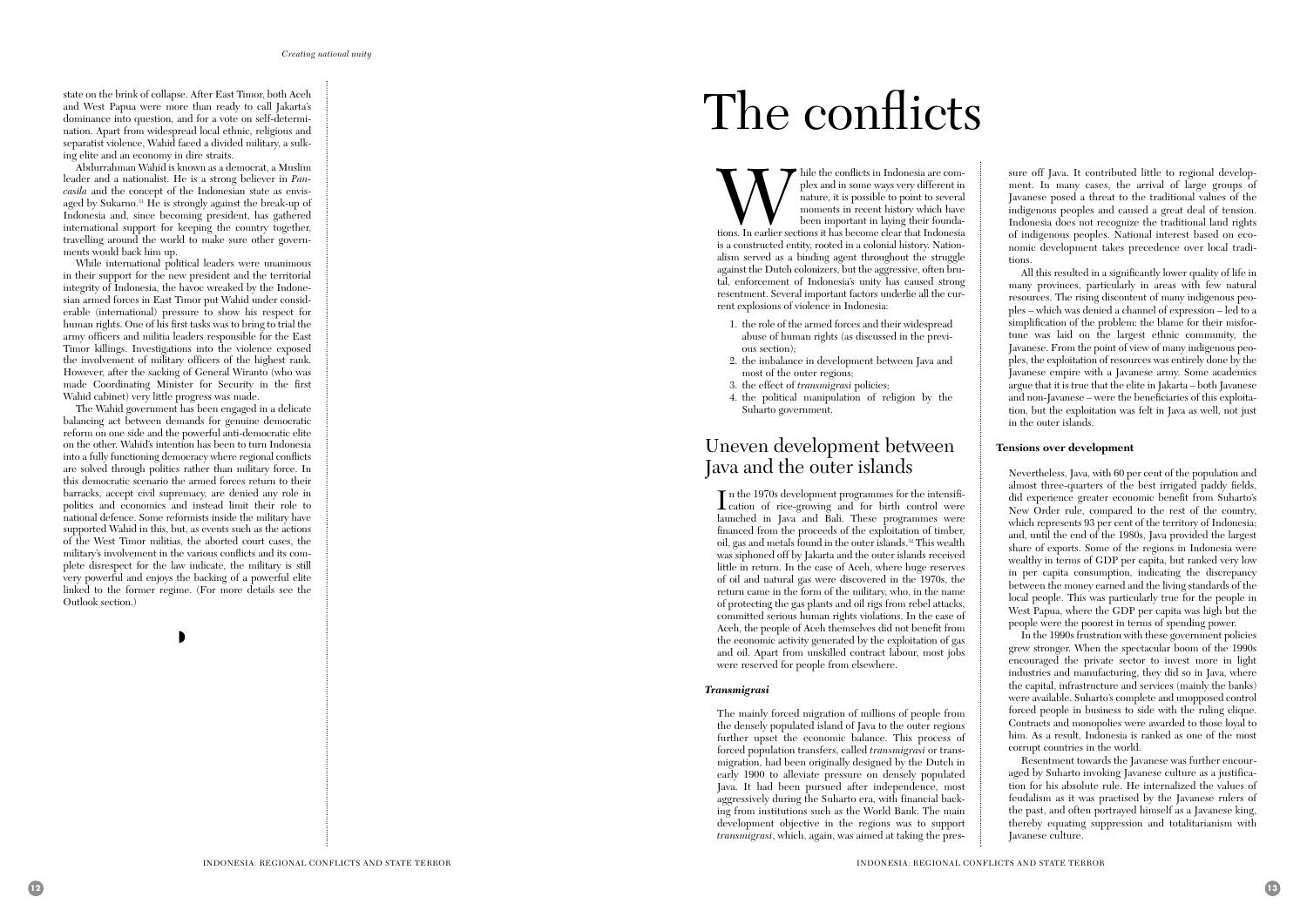## Geography and history

Fraction of Sumatra, bordered on the north by the Malacca Strait and on the south by the Indian Ocean.<br>About 4 million people live in the province, which covers an area of nearly 250,000 square km. The capital is Banda Ace tra, bordered on the north by the Malacca Strait and on the south by the Indian Ocean. About 4 million people live in the province, which covers an area of nearly 250,000 guage spoken (next to Bahasa Indonesia) is Acehnese.

The Acehnese, like people in most of the outer regions, unanimously voice a common grievance: that the tremendous profits from the exploitation of natural resources have returned no real benefit to their community. Yet the roots of the conflict date back to the end of the nineteenth century when the Dutch colonial powers decided to expand their colonial rule to the sultanate of Aceh, starting a war which lasted for 40 years. In the end the Dutch were able to establish control because the Acehnese lacked unity: the Acehnese nobility were only interested in protecting their own respective territories. The last sultan of Aceh was exiled in 1907 and by 1913 the Dutch had established administrative control over Aceh. Since Aceh was staunchly Islamic and very distinct from the rest of Sumatra and what is now called Indonesia, the Dutch tried to depoliticize the *ulamas* (religious teachers). Still, a reformist religious revival led to the formation in 1939 of the All-Aceh Ulama Association (PUSA) which became an umbrella group for anti-establishment forces in Aceh in the period before the Second World War. When the Japanese invaded in 1942 they were welcomed for ridding the Acehnese of the Dutch, even though the Japanese carried on with the same colonial practices. After the war the Dutch did not attempt to reoccupy Aceh, but this did not stop the Acehnese from joining the independence struggle to free themselves of the traditional local gentry who had been collaborating with the Dutch and the Japanese. In the process, the PUSA *ulamas* took over the leadership role from the traditional aristocracy.<sup>38</sup>

Since 1988, the conflict in Aceh is said to have claimed 30,000 lives.37 Many thousands more have been traumatized by the random brutalities, murder, rape and torture committed by the armed forces under the pretext of suppressing an armed separatist movement and protecting the unity of the nation. The injustices suffered by the Acehnese have led to a strong call for independence as the first, if not only solution to the problems.

Problems started in 1969 when Suharto's New Order<br>regime began to centralize power further, leaving no<br>many functional subsequence functilized and the leaving room for regional autonomy or forces like Islam. All independent institutions and alternative sources of power were brought under the control of the regime, creating new institutions when necessary. What was left of the traditional village structures after the independence war was either destroyed or co-opted by the New Order government. The *ulamas* in general, and PUSA in particular, were brought under the control of the state and lost their traditional role as political and religious leaders.

As long as the war for independence kept the 'central government' busy, the PUSA leadership operated with full autonomy over Aceh. Once independence was won, Aceh was incorporated into the province of North Sumatra and PUSA's political control was eroded.

The discovery of massive reserves of natural gas in<br>northern Aceh in 1971 and the development of the<br> $\frac{1}{2}$ Lhokseumawe Industrial Zone (ZILS) five years later represented a turning point in contemporary Acehnese history. There is a direct link between the discovery of huge natural gas reserves and the increase in military activity, eventually leading to all-out repression and human rights abuses on a massive scale.40 Paradoxically the richness of its resources turned Aceh – one of the most fiercely independent regions – unwillingly into the main financial backer of the central government. There were now huge sums of money to be earned. For the local population, the impact of the new industries was mainly negative. Livelihoods were destroyed by the appropriation of land. The industries provided employment only for skilled labour from outside Aceh. Transmigrants were brought to Aceh to set up food-crop sites, and to work on plantations and

In 1953 a rebellion broke out, led by PUSA leader Daud Beureueh. The movement had widespread popular support and the central government was unable to quell the movement by force. Aceh was granted provincial status in 1957 and the insurgency ended. Two years later Aceh obtained 'special region' status with autonomy over religion, customary law and education.

### Aceh and the New Order

The religious factor has been often minimized or dis-<br>puted as a factor in explaining the outbreaks of vio-<br>lengs in Indenseis. To understand the political factor it is lence in Indonesia. To understand the religious factor it is necessary to analyse several moments of Indonesian history, which have made the current polarization possible. Without the political manipulation of the tensions – as an effective but dangerous means of resisting democratization – Indonesia might never have experienced the intercommunal violence it is witnessing today.33

> The economic development under the New Order favoured particular elites, which resulted in the decline of other social groups. All regional development – as we have seen in previous sections – was centrally planned and paid for with central government funds, and staffed by people from the centre. The local government was often not even aware of these development plans and had no control over them. Although Aceh's 'special region' status was never revoked, it only existed on paper. In practice, the deep penetration of the New Order into traditional structures, and the many social changes this brought, made the Acehnese very hostile towards the regime and its imposed symbols of 'unity' and 'nationalism'. Violence committed by security personnel, mainly by the military, in their role 'as agents of Indonesian unity', led to the belief that the idea of 'a united Indonesia was terrifying in itself'. 39

As a counter-measure to the resented domination of the economy and private capital by Sino-Indonesians (often Christians), Suharto gave lucrative business contracts to his own children and a handful of loyal *pribumi* (native) entrepreneurs. He purged the cabinet and the army chiefs of Christian generals and replaced them with those more agreeable to the modernist Muslims. Quick

## Oil and gas

## Religion

First, the events of 1965 put an end to a period of relatively cordial relations between Muslim and Christian political parties. The ban on communism led to a ban on atheism and religious education was made compulsory. The agnostic elite, the minority groups with tribal religions in the outer islands and the Javanese *abangan* (those who combined a loose Islam with local mysticism) were forced to choose a religion. Many of them chose Christianity over Islam, usually for practical reasons: Islam is seen to require more time for prayers while Christianity is regarded as less demanding.

Second, this led to a general fear of *kristenisasi* mostly among the *santri* Muslims, who aim to bring Indonesian Islam closer to the Middle Eastern model.

Third, Suharto extended the ban on the Masyumi, the Muslim political party (banned by Sukarno in 1962), which caused great disappointment in the Muslim community.

All these events led to a sense of marginalization among Muslims.<sup>34</sup> In the 1980s a new generation of Muslims in their 40s – and thus far enough removed from the disappointments of the generation before them – began to call for changes in the way the country was governed, sparking off a process of Islamic revival. The Indonesian government was forced to make some changes. In the 1990s Suharto himself went on the *haj* to Mecca and started to pray in public. These were cosmetic concessions to keep his credibility intact, but, in the last years of his rule, Suharto started giving modernist Muslims a greater role in politics. Modernist Muslims (*santri*) follow a stricter interpretation of Islam than the traditional or nominal Indonesian Muslims (*abangan*). The more militant wing of the modernists have always been opposed to Indonesia being a secular state. Suharto, at the beginning of his rule, saw in militant Islam a threat to national unity and cracked down hard, but in the 1990s his position started to change. 'The militant Islamic groups were lured into Suharto's camp by the president's efforts to accommodate modernist wishes.' <sup>35</sup> Because of this, militant, right-wing Islam ended up with greater political influence and these groups became Suharto's staunchest supporters. In pleasing the modernist Muslims Suharto went further. Anti-Christian sentiments were used for his personal political purposes.

and constant rotations of officers to root out the influence of the former generals in the mid-1990s caused the army to lose a lot of political influence. This process laid the foundations for the crisis that is still crippling Indonesia today. It created a division of the armed forces along religious lines.36 The armed forces at the end of Suharto's rule had split into the red-white faction (secular nationalists) and the green faction (close to modernist Muslims).

By constantly shifting the balance of power and through political manipulation of religion, Suharto succeeded in upsetting the precarious balance of this multireligious society. In some ways the campaign resembled the anti-communist drive nearly 30 years before. Complete control over information made it easy to spread ideas on international conspiracies involving Jews, Chinese and Christians.

From 1996 on, Indonesia witnessed a series of attacks against churches and mosques in eastern Java and on Sumatra. They were seen by both moderate Christian and Muslim leaders for what they were: efforts to destabilize the relations between the two communities for political ends. Since 1998, eruptions of violence with a religious undertone have continued. Most of this violence is thought to be intended to demonstrate that only a firm – non-civilian – hand is capable of governing Indonesia. On an intellectual level, Muslims and non-Muslims alike have rejected ethno-religious hatred as an orchestrated abuse of religion by people bent on destroying the fragile process of political reform. However, in Ambon and other parts of Maluku, these orchestrated eruptions have escalated into a civil war.

◗

## Aceh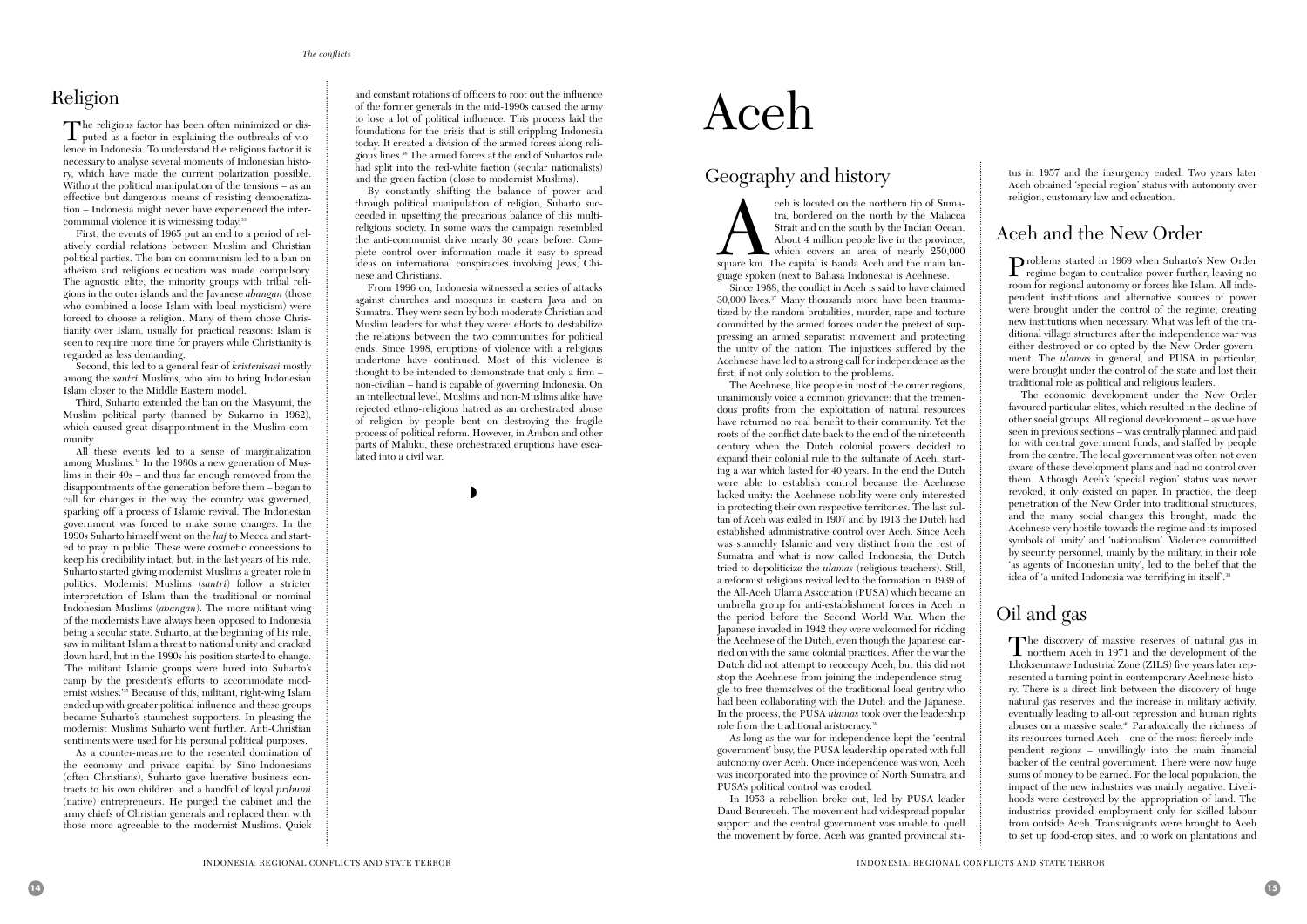the human rights situation, nor have they had any effect on the people of Aceh's overwhelming sense of injustice.

In an attempt to deal with the issue of justice, an Independent Commission to Investigate Violence in Aceh, was established by presidential decree no. 88/1999. It compiled evidence on five cases. The first case was brought to trial in a combined civilian-military court in May 2000. While 24 soldiers and one civilian were convicted of killing a religious leader and 50 of his students, only ordinary soldiers and junior officers were convicted. Senior officers escaped trial after the 'disappearance' of a commanding officer, who was a key witness on the links with higher levels of the military. The trial failed to meet popular Acehnese demands for justice for the massive human rights abuse, particularly during the anti-insurgency campaign of 1990–92, nor did it meet international standards of independence and impartiality. For many Acehnese it was just another sign Jakarta was not serious about delivering justice.<sup>47</sup>

In that same month the government of Indonesia and GAM formally agreed to a pause in the conflict to distribute humanitarian aid. The Joint Understanding on Humanitarian Pause, as the agreement is called, was seen as a first step towards peace. On 2 June 2000, 15 days after the signing of this historic accord, fighting between Aceh rebels and Indonesian forces was to be suspended for an initial period of three months. Two weeks later a six-point agreement, 'The Permanent Procedure of the Joint Committee on Security Modalities', was signed in Banda Aceh. This document stipulates that the Committee set up nonoffensive monitoring procedures, draw up basic implementation rules, and reinstate and specify police peacekeeping duties.

The Indonesian government claims the accord is not a recognition of GAM, nor an indication that both sides enjoy similar status. President Wahid – contrary to earlier promises that he would allow a referendum (though without specifying the contents of such a referendum) – has since emphasized that his government has no intention of withdrawing troops or of conducting a referendum on Aceh's independence. Wahid's refusal to grant self-determination is consistent with his belief in maintaining the unity of the country. In signing the agreement he may well have hoped to prevent the domino-style disintegration of Indonesia.

Anyone who openly questions GAM's stance on independence has reason to fear for his or her life. Acehnese journalists say they now continuously fear retribution from both the army and GAM, and say it has become impossible to report accurately.50 Human rights workers, *ulamas* and university staff are in the same position. Many are targeted and killed, others have disappeared and schools have been burned. 'Police look for GAM in the hills, but actually they are your neighbours', complained one human rights lawyer.51 With the violence now coming from all directions it is difficult to identify the perpetrators. The result is the same: the moderate and democratic voices – those who should be consulted in a dialogue for peace – are quickly disappearing from Acehnese society. They are being intimidated and silenced by both groups.<sup>52</sup>

In contrast, those GAM leaders who desire peace consider the agreement a step towards achieving their goal of an independent Islamic state. The agreement on a Humanitarian Pause, while hailed at the time as a breakthrough, proved to be a setback for civil society, which had flourished briefly after a period of repression. It led to a decrease in media-reported violence, but in fact the everyday violence faced by the population, as well as the intimidation and terror, actually intensified. The pause was meant to halt the violent aspects of the conflict temporarily, to allow humanitarian aid and development aid to flow into the impoverished province. In addition to reducing the suffering of the local population, this aid was to serve as a confidence-building measure, and to help move towards a peaceful solution. In this respect the agreement has been unsuccessful: a year after the first negotiations were held, while millions of dollars were promised by the international community, no significant aid, humanitarian or otherwise, has reached Aceh.

The Humanitarian Pause provided no punishment for taking up arms and, despite Wahid's intentions, the agreement gave acknowledgement as well as formal (international) recognition to GAM. The movement in turn took advantage of the new security situation to consolidate its hold over villages and embark on a terror campaign, in which killings, disappearances and cases of arson and intimidation have become common practice.<sup>48</sup> Children have been severely traumatized by their experience of the war and by being displaced. Hundreds of schools have been burnt. According to one report, the war has disrupted schooling for more than 11,000 Acehnese children.

Since the signing of the Pause and the subsequent extensions, the killings and kidnappings have continued unabated. Acehnese are forced to make financial contributions to GAM.49 Wealthier villagers, such as business people, found themselves openly harassed by GAM members demanding money. People have had their houses burned down or, worse, are being killed when they refuse to contribute. In such a situation, criminal elements, often consisting of renegade troops, take advantage and create further suffering for the population.

made to disappear. Thousands of women were widowed, their husbands murdered or kidnapped. Children were orphaned. Some women faced sexual violence from soldiers, in part as a deliberate instrument of terror against their communities. These women became pariahs in their own communities, as some people did not want to associate with those singled out for such attention by the military. These single women, with children to support, could no longer go out safely to work in the fields. Some of these women now work for other people in return for a few kilos of rice. Others are reduced to feeding their family on boiled trunks of banana trees.<sup>42</sup>

> The armed struggle between the Indonesian army and the Aceh Freedom Movement has been disastrous for the civilian population. Tens of thousands of people have been uprooted and chased from their homes. Either they fled from the fighting or were forced to leave by troops and now huddle in make-shift camps. Living conditions in many camps are appalling. Many have only plastic sheets as shelter. Malnutrition is rampant among pregnant women and children. Sickness due to lack of clean water and exhaustion is commonplace. Dozens of babies have been born in the camps, with few or no medical facilities.

During *reformasi* (reformation era), after the fall of the<br>New Order regime, a formal ending of military oper-<br>tions and a position term with drawn are consumed. The ations and a partial troop withdrawal was announced. The resulting power vacuum provided GAM with the opportunity to re-establish itself. As the political climate changed, civil society in Aceh revived and blossomed. The people of Aceh found the courage to come forward and bring the years of terror and brutality to the attention of the national and international communities.46 There are now close to 100 NGO groups working in the provincial capital, Banda Aceh. The student movement became a new channel to air the continuing frustration of the population. The fastgrowing non-violent movement for a referendum served as a focus for the common will of the Acehnese and as a measure of their political activism after years of suppression under DOM. The student and NGO activists have built up wide networks, penetrating the villages and cooperating with local people to strengthen their communities' local defence. This resulted in a decline in influence as well as in popular support for GAM.

In the Islamic province, which calls itself the Veranda of Mecca, it is women who suffer a double burden. Like the men, they face the brutality of the state. But they also continue to be repressed by patriarchal social practices. Men make all the decisions in the camps. Women, many of them war widows without male family members, are deprived of information and of facilities.

Non-Acehnese minorities in the province have become the target of GAM attacks during the last decade. During the period before the June 1999 elections, transmigration sites were targeted by GAM: death threats were posted on the houses, warning transmigrants not to vote and to leave Aceh. At the same time, the military put pressure on

timber estates for the pulp and wood-processing industries. The sites were opened in forest areas, depriving local communities of forest resources and increasing the rate of forest destruction. The improved infrastructure and utilities were not immediately available to the local population. Instead local prices were driven up by the demand of the residents of the industrial complexes, and pollution reduced the quality of life of the local population. Meanwhile, the local economy stagnated and landownership diminished.

For the national government and its close ally the army, the industrial zone was an important 'national' asset. The Jakarta authorities desperately needed the income generated in Aceh to pay for economic development. The slightest disturbance would have a national impact. Thus the national ideology of 'economic development and political stability' needed to be enforced strictly at the expense of the development of the province of Aceh and its people.

### The Free Aceh Movement and the counter-insurgency operation

The repression by the army, the social transformations<br>and the profound economic injustices reinforced<br>bath the proper of approximations and the data distinct the both the sense of separateness and the deep distrust the Acehnese felt towards the secularism of the state, and can be marked as the root causes of the current conflict. The grave injustices left the people in shock and, with the destruction of traditional leadership, they were left without any appropriate channels for political expression. So when the Aceh-Sumatra Liberation Front (ASNLF), led by Hasan M. Tiro declared Aceh an independent state on the 4 December 1976, his movement began to draw considerable attention and sympathy. The ASNLF was crushed by the army but it revived again some years later as the Free Aceh Movement (Gerakan Aceh Merdeka, GAM). Relatively little is known about the history of GAM. To begin with, GAM was not successful because it did not have the support of the village *ulamas*. GAM rhetoric attacked Javanese exploitation but it did not have an Islamic agenda. It also lacked arms, serious preparation and foreign assistance, and, as a resistance force, it was no match for the military. In the 1980s, the military actions against GAM increased people's fear of the army. While the powers of the lowest level of government were eroded, GAM regrouped, re-armed and developed an ideology to win the support of the masses. GAM re-emerged in the beginning of 1989, taking the central and even the local government by surprise.

The counter-insurgency operation by the army (Dareah Operasi Militer, DOM) started in 1989 and was designed as a campaign that would terrorize the population and make them withdraw their support for GAM. The army was at the height of its power and thought itself essential to the survival of the New Order. In the first two years of the DOM, 2,000 unarmed civilians were killed by the military.41 Many more were harassed, tortured or

Then developments in Jakarta took an unexpected turn as President Suharto started to shift his power-base from the armed forces to the Islamic movements. Suharto stimulated a national debate on reducing the role of the armed forces in civilian affairs.43 The army became less sure of its position and needed the conflict to continue, both to secure its role as the sole guarantor of the New Order's interests and to maintain its financially profitable position in Aceh.44 Crushing the Acehnese rebellion completely was therefore not in the best interest of the military. During the mid-1990s the army fought GAM only half-heartedly.45 For the population this meant that the incredible suffering continued unabated. During that period, thousands of Acehnese civilians were killed, raped and tortured and children were left orphaned.

### After the New Order

Inspired by the events in East Timor, where the referendum in September 1999 resulted in Indonesia being forced to give up its claim on the territory, the people of Aceh demanded to be given a similar choice. In November 1999, just after Abdurrahman Wahid became president, nearly 2 million of the province's 4 million inhabitants rallied in Banda Aceh in support of a referendum, and an end to military violence.

President Wahid had extended several olive branches to the Aceh militants as well as to the population, but most did not mean much in terms of improving the security or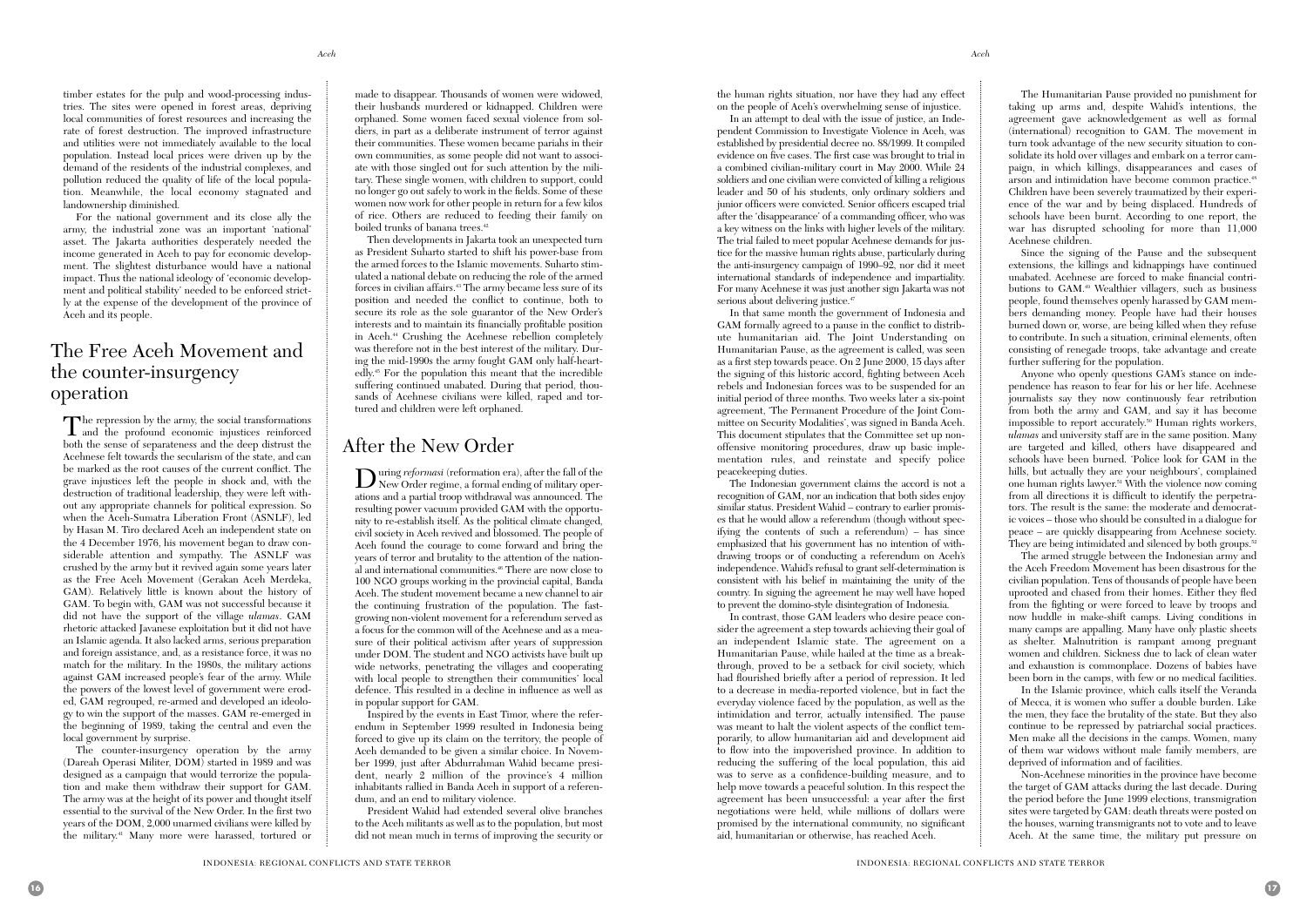spread across 850,000 square km between Sulawesi in the west and West Papua in the east, about 2,560 km (1,600 miles) north-east of Jakarta. The area is divided into two separate provinces: (South) Maluku and North Maluku. The biggest islands are Halmahera, Obi and Bacan in the north, and Seram, Buru and Ambon in the south. The total population of the two provinces is a little over 2 mil-

While some may think of these islands as merely a few dots on the map of Indonesia, their in fluence on the history of the region has been significant. Also known as 'the Spice Islands ', for their abundance of cloves, nutmeg and other spices, they were the first among the present Indonesian islands to attract large numbers of Arab, Chinese and European merchants. Before the arrival of the Europeans, most of the Spice Islands were ruled by local *rajas*. The traders had left behind Islam and Christianity in the sixteenth and seventeenth centuries. The old family and tribal relationships probably played a large role in the subdivision of this area into Christian and Islamic villages,<sup>55</sup> but the separation was not absolute. The *Pela Gandong* was a traditional system of cooperation between the villages, where commonalities were sought in ethnicity while religion took a back seat. People assisted one another in repairing mosques and churches but, in many ways, the relationship remained static for a long period without much mutual religious in fluence. This state – like that in the *Batak* region of Sumatra, where two religions existed side by side with characteristically good relationships – continued into the post-colonial period.<sup>56</sup>

lion – just 1 per cent of Indonesia's population. In January 1999 a seemingly small incident – a dispute over a bus fare – unleashed violence so severe it left between 200 and 1,000 people dead. While the initial incident was not about religion, intercommunal fighting erupted on the main island of Ambon soon afterwards. It then spread north to the predominantly Muslim island of Halmahera and throughout the smaller islands of Maluku, as well as into the neighbouring province of Sulawesi. The violence has since turned into a full-scale civil war. At least 5,000 people have died and over half a million people have been displaced by the con flict.54 The government in Jakarta and at the local level have proven unable to stop the violence or to take punitive action against those who were involved. While its origin is multi-layered and involves ethnic, economic and political rivalries, the parties to the conflict are now divided along religious lines and, as the death toll mounts on both sides, the chances of healing the wounds become more remote.

With independence, the traditional governance structures started to disappear. While this was going on, large numbers of Muslims from other areas in the 1970s migrat-

**M** ost of the Maluku islands have mixed populations of Muslims and Christians, who have traditionally been segregated by either choice or custom, while social structures made sure relations were close. The Dutch colonial government, however, favoured the Christian population in Ambon; they were considered to be more loyal colonial subjects than the Muslim Javanese. So in 1830, when the Koninklijk Nederlands Indisch Leger (KNIL, the Royal Netherlands Indies Army) was founded, it consisted almost entirely of Ambonese and other Malukans. The Dutch used the KNIL to put down revolts elsewhere in the colony. As a result Indonesia 's independence posed a dilemma for many Malukans, who feared retribution from the Javanese.

transmigrants to use their vote.<sup>53</sup> The settlers, mostly from Java, were unjustly branded as tools of Suharto 's attempt to enforce national unity and Javanese hegemony through social engineering. Many transmigrants responded to death threats by leaving sites *en masse* and fleeing to neighbouring North Sumatra or back to Java.

> ed to Maluku. The fact that they did not share the islanders ' traditions diluted the system further. The people of Maluku divided into completely separate Christian and Islamic congregations, while the cooperative traditions of earlier times were replaced by stricter religious identities.

### Roots of the con flict

In April 1950 a group of local leaders proclaimed the independent 'Republik Maluku Selatan ' (the South Maluku Republic, RMS) comprising Ambon, Seram, Buru and over 100 smaller islands. Armed RMS supporters clashed with Indonesian troops and the con flict became potentially more explosive. It was feared that many Ambonese soldiers would defect to join the RMS. Some 35,000 former KNIL soldiers and their families were evacuated to the Netherlands, believing that this would be a temporary transfer. However, more than 50 years later, tens of thousands of people of South Maluku descent remain in the Netherlands where the independence movement has been kept alive to this day. In an attempt to eradicate the secessionist movement based in South Maluku, the Sukarno government executed one of the original founders of the RMS in 1966. In response, his followers set fire to the Indonesian embassy in The Hague. Frustrations among the Malukans in the Netherlands were expressed by two train hijackings in the mid-1970s by young South Malukans trying to draw attention to their cause. On 25 April 1992, a new Government of the Republic of the Moluccas in Exile was formed in the Netherlands. Their motto is 'Homeland Mission 1950 ' and the main aim is to obtain the independence of the Republic of the Moluccas.

This goal was not shared by the population of Maluku but the history of separatism has both driven a wedge between the Christian and Muslim communities and made Jakarta more intent on keeping the Maluku region under central control.

In the past 55 years South Maluku has undergone serious change. After the Dutch left, the Christian population

While the people of Aceh rally behind the call for a referendum on independence, the real issues and demands cannot be debated in this climate of fear. GAM hardly quali fies as a popular democratic movement, and its leader, di Tiro, is not revered as a sultan 's descendant, as he likes to portray himself. While not all Acehnese would express support for GAM or for outright independence, all of them hold the Indonesian government responsible for their suffering. The popular demands therefore include:

- 1. accountability and redress for past and ongoing injustices and abuses, including trials and sentences of the most notorious offenders from the military;
- 2. more provincial power at the local level along with more economic wealth shared within the province by Acehnese;
- 3. increased international interest and presence (UN, NGOs, etc.) accompanied by effective pressure from appropriate foreign and regional powers upon Jakarta to reform the military, correct human rights violations and devise a new power arrangement for Aceh.

Despite its gestures of reconciliation, the new authorities in Jakarta have failed to move quickly to reduce tensions in Aceh, and have thereby made any alternatives to independence increasingly less acceptable. Until the government shows a real commitment to fulfilling the Acehnese 's basic demands on justice, human rights, economic rights as well as autonomy, there is no reason to think that this will change.

◗

# Maluku

## Geography and history<br>he approximately 1,000 islands of Maluku are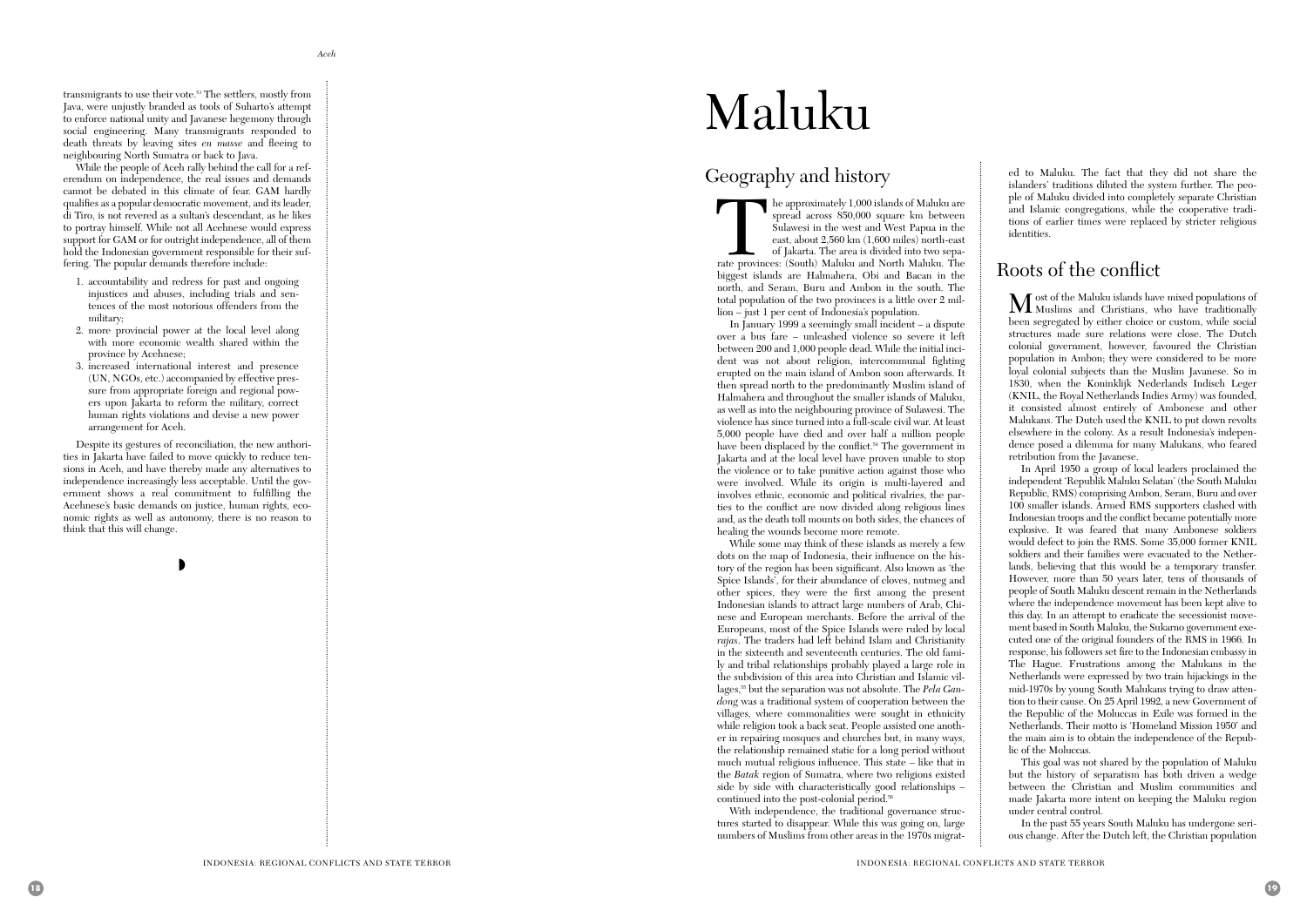plain of severe trauma. They live in constant dread of the next attack. While there is constant fear and anger within and between communities, the conflict has not yet become personalized. It is the militias that fight each other, not members of communities. Yet there is virtually no interaction, as people feel community pressure to keep separate from the 'other'. Cross-community activities have all come to a halt.

After two years of fighting, the city of Ambon has been reduced to rubble and divided into a patchwork of 'red' (Christian) and 'white' (Muslim) enclaves. Local militias patrol with machetes and citizens – many wearing red or white wristbands to indicate their loyalty – dare not cross the dividing lines for fear of snipers. The university was burned down, leaving those who can't afford to go elsewhere without an opportunity for further education. Schools have been destroyed and children are forced to stay home. If the people of Maluku (assisted by elements of the military) continue to 'ethnically cleanse' areas according to religion, the division of the islands into Christian and Muslim areas will become more permanent. While the situation has calmed down somewhat, Maluku remains one of Indonesia's most explosive areas. There is a general atmosphere of panic as local people feel it is only a matter of time before the next clash.

## The role of the security forces

The presence of the Indonesian security forces has fur-<br>ther complicated and deepened the crisis. Soldiers have become involved on both sides of the conflict because of personal or religious sympathies. Members of the TNI and the police (some of them have deserted) are involved in attacks, both on an individual basis and in certain groups. It is obvious the current situation is lucrative to soldiers. While the outbreak of violence has paralysed the local economy, military-owned and -run businesses in the conflict zones are operating at capacity (and without competition), indicating a military interest in continuing the conflict. There have also been claims of soldiers demanding money from citizens before moving in to protect them during attacks, and of soldiers and police orchestrating violence so they can take part in the looting which usually follows.<sup>60</sup>

The government's response to the unfolding tragedy<br>has been slow and ineffective. Wahid – concentrating on events in Aceh – had put Vice-President Megawati Sukarnoputri in charge of Maluku, but she has taken no initiatives. The conflict has been left to seethe in the presence of security forces who have no clear mandate other than to shoot at mobs when things get out of hand.

In January 2000, security forces mounted a massive sweep for illegal weapons as reports had reached Jakarta that various armed gangs on Maluku had bought guns from East Timor's disgraced, pro-Indonesian militias. In an overdue attempt to quell the violence President Wahid declared a State of Emergency on 26 June 2000, giving him and civilian authorities many of the powers that military commanders would have under martial law. But the civil emergency has done little to defuse tension in the region. It has done nothing in terms of upholding or enforcing the law. The Laskar Jihad was allowed to remain in Maluku, no arrests were made and no disciplinary measures taken. Influential people in national politics have openly refused to condemn the group. Others have explicitly expressed support for their actions. The agents of the state entrusted with providing protection to citizens have failed in their responsibility. Attempts to create a neutral force have been a reasonable success in North Maluku, however, where the marines loyal to Wahid have managed to maintain the peace and bring back a degree of normalcy.

Distrust of the security forces is widespread. Their weapons and ammunition have found their way to partisans. A Balinese Hindu, Colonel I. Made Yasa, was named military commander for the region, apparently in the hope that the change in military leadership to someone neither Christian nor Muslim would help defuse tensions. The rotation of army battalions came into effect to bring in more 'neutral' troops, but these too have become involved. The fact that salaries of soldiers are very low is often used as an excuse for the chaotic conditions, for which the civilian population has to pay the price. Military professionalism has been largely undermined by corruption and favouritism during the Suharto years. The role the armed forces play in the Maluku tragedy has underlined this complete lack of professionalism.

 $\mathbf{B}$ y now the problem in Maluku has, in most people's<br>California is final in the minds of sum the meet fight. This image is fixed in the minds of even the most critical or neutral person inside and outside Maluku. While the conflict escalates and the government proves itself incapable of dealing with the crisis, people feel forced in some way or other to take sides. This could lead to a complete breakdown of religious tolerance. The media is being manipulated to whip up more hatred. Politicians and militant groups, bent on gaining votes through the support of groups that use violent and nonpluralistic rhetoric, advocate hatred and undermine the democratization process. All this has added to the tragic polarization of Maluku.

#### The government's response

Second, the erosion of traditional governance structures followed by decades of undemocratic government has left society unable to deal with the complexities of the current political situation. Maluku is geographically far removed from Jakarta and links with influential pluralists in Jakarta are fewer than in the big cosmopolitan cities like Medan and Surabaya. There is a notable absence in the province of strong NGOs, such as the Nadhlatul Ulama (NU, the biggest Muslim organization) which, in other areas, succeeded in playing down incidents and mobilizing forces against provocations, while maintaining an intensive inter-religious dialogue between the two camps. All this has made stability in the province extremely fragile.

Like other regions, Maluku has suffered from increasing economic inequality, the result of a highly centralized political system and the cultural snobbery of Javanese bureaucrats with their overriding interest in maintaining the 'unified nation'. Like all current and past social upheaval in Indonesia, the apparently religious conflict in Maluku is rooted in the economic and cultural deprivation felt in all the outer regions. During the Suharto years, the province was at the centre of one of the biggest business scandals of the time, involving the clove monopoly of his

While there is very little concrete proof, few people doubt the fact that the war in Maluku was deliberately fostered by people most probably linked to the former elite, and acting with the intention of destabilizing the current regime. As long as the Laskar Jihad and other militia are allowed to operate freely, it exposes the fragile position of the Wahid government, the lack of commitment to democratization, and the power that the former elite and military still hold over the vital processes in the country.

#### Point of no return?

To find a durable solution for the problems in Maluku is not easy. Few of the Islamic and Christian militants fighting each other today have any clear objectives. Instead they are motivated by a deep fear and mistrust of

**21**

retained their powerful position in the bureaucracy and economy and for years being Ambonese or Molukan was incorrectly equated with being Christian.<sup>57</sup> When migrants (mostly Bukinese from Sulawesi) started to arrive in larger numbers this affected not only the religious and social balance, but some of the newcomers proved to be economically more successful as well.

The situation deteriorated when a Christian, Colonel Dicky Watimena, served as Mayor of the city of Ambon between 1985 and 1991. He subdued areas controlled by Muslim migrants from Sulawesi. In the 1990s, when Suharto's political survival tactics led him to start courting the Muslim groups, the balance tipped and regional politics and power (and the money, corruption and economic opportunities that go with it) shifted to Muslims. Christian resentment and anxiety increased as a result.

While the shifting of powers contributed to serious tension, there were no reports of violent clashes until 1999. Under former President Suharto discussion of religious and ethnic differences was strictly banned, driving such disputes underground, and perhaps hardening attitudes. There were acts of aggression by youths and incidental fights, particularly among gangs in the urban centres but nothing as severe as we witness today: systematically organized violence, well-financed and aggravated by the use of automatic weapons and the involvement of the army and police.

Religious tension in Indonesia is not confined to Maluku. The burning of mosques and churches as well as the killing of religious leaders have occurred in the last decade in the Medan area in Sumatra and in several cities in East Java. Yet in Maluku it has spun out of control.

There are several reasons why this was so. First, in the other areas the population is more diverse, with Muslims, Chinese, Protestants and Catholics, many of different ethnic origin, whereas in Maluku the population is equally divided into two: Christians and Muslims. Elites of both groups have been struggling for dominance. Hence the possibility of polarization is much more likely.

son, Tommy Suharto, who channelled hundreds of millions of dollars into private accounts and left the clove farmers and cooperatives with the burden of huge unpayable debts. Powerful local elites, with links to power-brokers in Jakarta, controlled the rest of the economic assets.

Still, many are puzzled as to how a seemingly small incident in January 1999 (the dispute over a bus fare) could explode into lasting communal warfare. Different theories exist, but they all point to one underlying cause: tension over economic control between rival elites had been steadily building up. This rivalry was caused by the shifting of political and economic power from one elite (Christian) to another (Muslim). Both elites controlled armed gangs who, in turn, had connections with political elites in Jakarta. The smouldering tensions erupted in 1999 and led to fierce fighting, fanned by rumours of revenge, increasing hatred and a fear of dominance by both religious communities. This climate of fear and uncertainty was then easily exploited by the powerful forces in the military and the former elite, which set out to undermine the move towards more democratic rule in favour of a return to more authoritarian (or military-dominated) politics.

Soon after a series of incidents in which villagers on both sides were massacred, a small group of militant Muslims in Java called for a *jihad* or holy war against the Christians in Ambon. They called themselves the Laskar Jihad and set up a paramilitary training camp an hour's drive away from Jakarta. Their call fell on sympathetic ears within the – minority – conservative circles<sup> $5\overline{8}$ </sup> as well as those forces opposed to the new pluralist democratic leadership. While some mainstream political figures<sup>59</sup> came out in support of the Laskar Jihad, President Wahid called for the training camp to be closed and imposed a travel ban.

Despite this, the group was able to embark from the port city of Surabaya and travel to Maluku, where they arrived in April 2000. The group has since been involved in armed attacks, while the leaders have been travelling around the Maluku islands by commercial ferry and airplanes, unhindered. It is obvious that this group is well-armed, well-financed and well-protected by the military or powerful people with connections to the former ruling elite.

The arrival of Laskar Jihad, and their provocative behaviour and attacks, fanned the flames; the fighting soon turned into full-scale war. Christians had allowed the lines between civilians and militia to become blurred. Christian leaders have done little to stop this, allowing, in the name of 'self-defence', the appearance of Christian armed gangs. Both sides have since taken heavy losses. At the height of the war as many as 350,000 people, including families, fled into the mountains and jungle, where no help can reach them and they live without permanent shelter, adequate food or medical facilities. Large numbers of Muslims and Christians have fled to islands of neighbouring Sulawesi. Many agencies have had to suspend their relief operations because of the ongoing violence. The result is that many people have been left unprotected, without access to drinking water and basic sanitation. Many people in both Muslim and Christian communities visited by UN staff and other agencies com-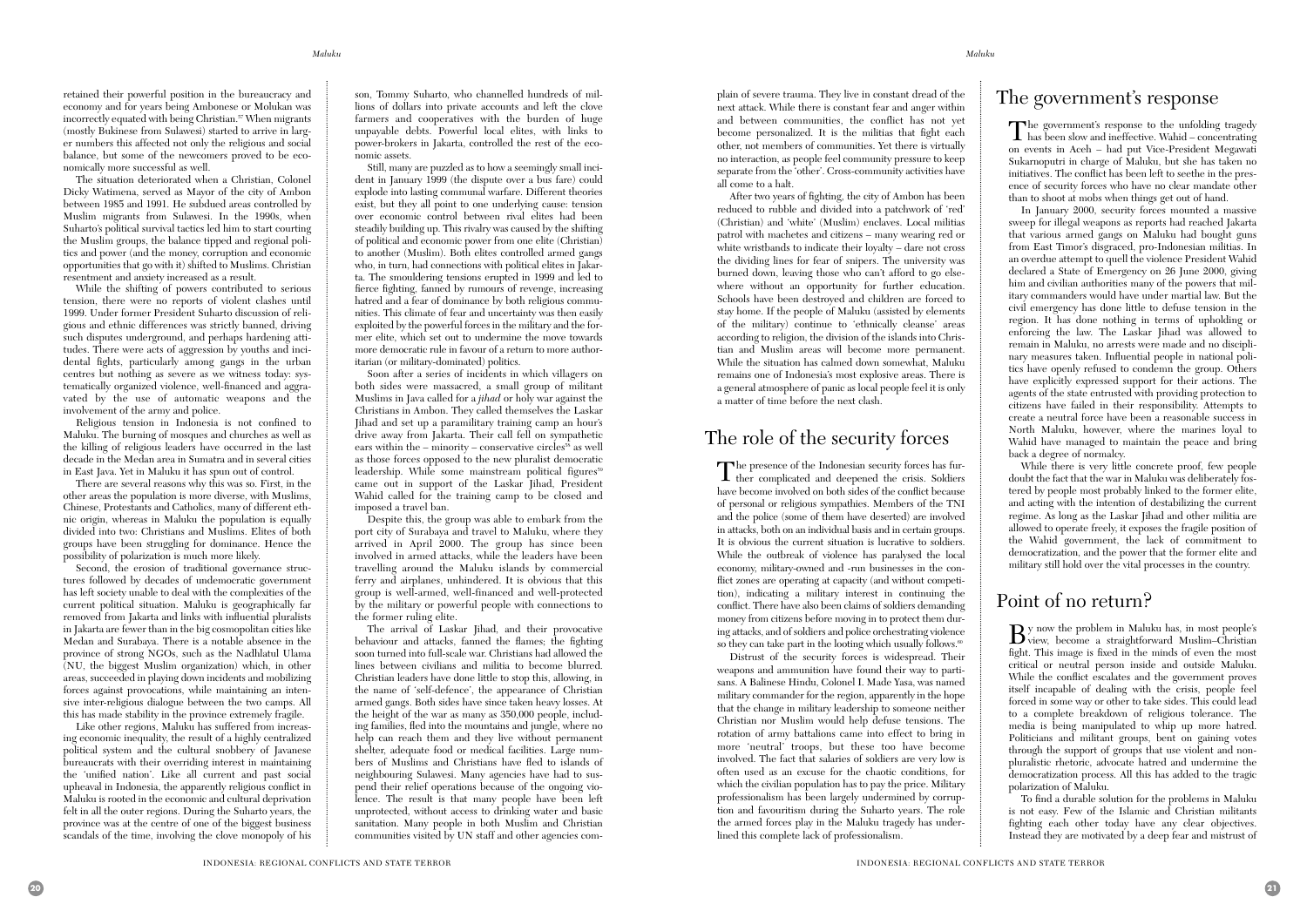#### West Papua

Frank and Frank and Frank and S0 per cent are indigenous Papuans and 50<br>
Frank are indigenous Papuans and 50<br>
per cent Indonesians from other islands. The<br>
West Papuans are not Malay but Melanesians<br>
and are composed of ab 418,000 square km. Of its 1.8 million people, 50 per cent are indigenous Papuans and 50 per cent Indonesians from other islands. The West Papuans are not Malay but Melanesians

with their own language. The island half is extremely rich in minerals. It was annexed in 1848 by the Dutch as part of their East Indies empire.

The Indonesians formed a special force, 'the Mandala Command ', in January 1962, to 'liberate ' the territory. Skirmishes erupted and the crisis was resolved when the UN convinced the Dutch to negotiate. Under the terms of the 'New York Agreement ' between the Netherlands and Indonesia the UN took over the temporary administration of the territory. It was a face-saving measure that enabled the Netherlands to withdraw 'honourably '. For Indonesia, the Agreement was a great diplomatic victory. The UN Temporary Executive Authority (UNTEA) administered West Papua from October 1962 to May 1963, when Indonesia assumed total control and responsibility. Indonesia committed itself to a consultation process to ascertain the wishes of the people of West Papua.<sup>61</sup>

West Papua is the oldest self-determination issue in Indonesia. In 1949 the Dutch refused to hand over this territory to the new Republic of Indonesia, despite Indonesia 's claims that it succeeded to Dutch sovereignty over the whole of the Netherlands East Indies, including West Papua. For the next decade, Indonesia pressured the Dutch to give it up. In the face of this pressure, in 1961 the Dutch administration changed the name from New Guinea to West Papua and allowed the adoption of the 'Morning Star' national flag and a national anthem amid promises that there would be a process leading to a genuine act of self-determination.

This consultation, the Act of Free Choice, took place in July 1969. The UN-supervised ballot broke every rule for genuine self-determination. Indonesia blatantly rejected the UN-proposed voting procedure, that is, normal adult suffrage for the urban areas and a form of tribal consultation for the rural areas. Instead it adopted a tribal *musyawarah* (traditional consultation) system throughout the territory. The result was a 'referendum ' , which involved only 1,025 handpicked Papuans. Few of the other UN preconditions for an impartial vote were met. For the Indonesians, the whole process was nothing more than a rubber-stamp exercise. They were not going to let go of Papua. Indonesia even admitted that the *musyawarah* system fell short of the UN requirement, but it justi fied the use of the system with the argument that 'in West [Papua] there exists … one of the most primitive and underdeveloped communities in the world '. While there were some protests – notably from

African states – the UN adopted the outcome in November 1969.62

From the outset, considerable sections of the West Papuan population opposed the incorporation. Activists formed the Organisasi Papua Merdeka (OPM) in 1970. The movement aimed at independence for West Papua by way of armed struggle. In July 1972, the OPM enacted a provisional constitution and declared West Papua a republic.63 Jakarta 's response was familiar: military action, arbitrary arrests and disappearances of suspected independence activists. International human rights groups say that at least 100,000 West Papuans, mostly civilians, have been killed by Indonesian troops since 1963. This resulted in even more local discontent. In 1973 Suharto renamed renamed Papua 'Irian Jaya'which means 'Victorious Irian'.

The OPM have fought only a handful of skirmishes since then. Still, it remains the chief symbol of resistance. In the late 1990s the leadership of the independence movement passed from guerrilla fighters in the villages to prominent public figures in Jayapura, the capital, and other cities, who had become alienated from Indonesian rule and saw new prospects in the country 's changed circumstances. The principal claim of West Papuan separatists is that the 1969 consultation process was not properly conducted and was therefore not valid. (There are other claims such as the lack of required impartiality in the consultations, the absence of neutral supervision, etc.64 which could help support a case in international law.) West Papuans demand the conduct of fresh consultations, such as were held in East Timor. The separatists argue that a consultation is now more urgent than ever because of continued human rights violations by Indonesia, and because Indonesia has attempted to change the population balance in West Papua through the transmigration of 'mainland' Indonesians.

West Papua 's future is of great concern to Jakarta, which is bent on retaining the province since it is rich in copper, timber and gold. The biggest mine is run by Freeport Indonesia, a private US company, which is the country 's largest taxpayer. After smelting, the copper and gold is worth an estimated US \$2 billion a year. The enclave of Freeport is basically closed off to the local community, heavily guarded by elite paratroopers. In 1996, Freeport gave hundreds of thousands of dollars to seven arti ficially created 'tribal foundations ', a unilateral move that sparked a riot in which 18 Papuans were killed. The company 's irresponsible disbursement of these funds was explicitly rejected by LEMASA, the leading local community organization representing original landowners and other affected indigenous Papuans. Papua's three Christian churches also issued a damning critique of the disbursement and protested against it. In addition to the monies given to the indigenous foundations, Freeport continues to allocate some of its extensive financial resources to its own com-

the other side. Suggestions are made for a short-term separation of communities, but it is doubtful that this could lead to long-term peace. It would go against the constitutional rights of citizens to move freely and reside anywhere within the current borders. Also, it would reward the various militia for their efforts, and deal a final blow to pluralism and the opportunity for a religiously tolerant society. On the other hand, there is a great need to reassess the bene fits of such pluralism and rede fine its principles. Pluralism was never intended to oppress minority groups for the bene fit of smaller groups nor for the bene fit of the largest group in society.

◗

# Con flicts in other regions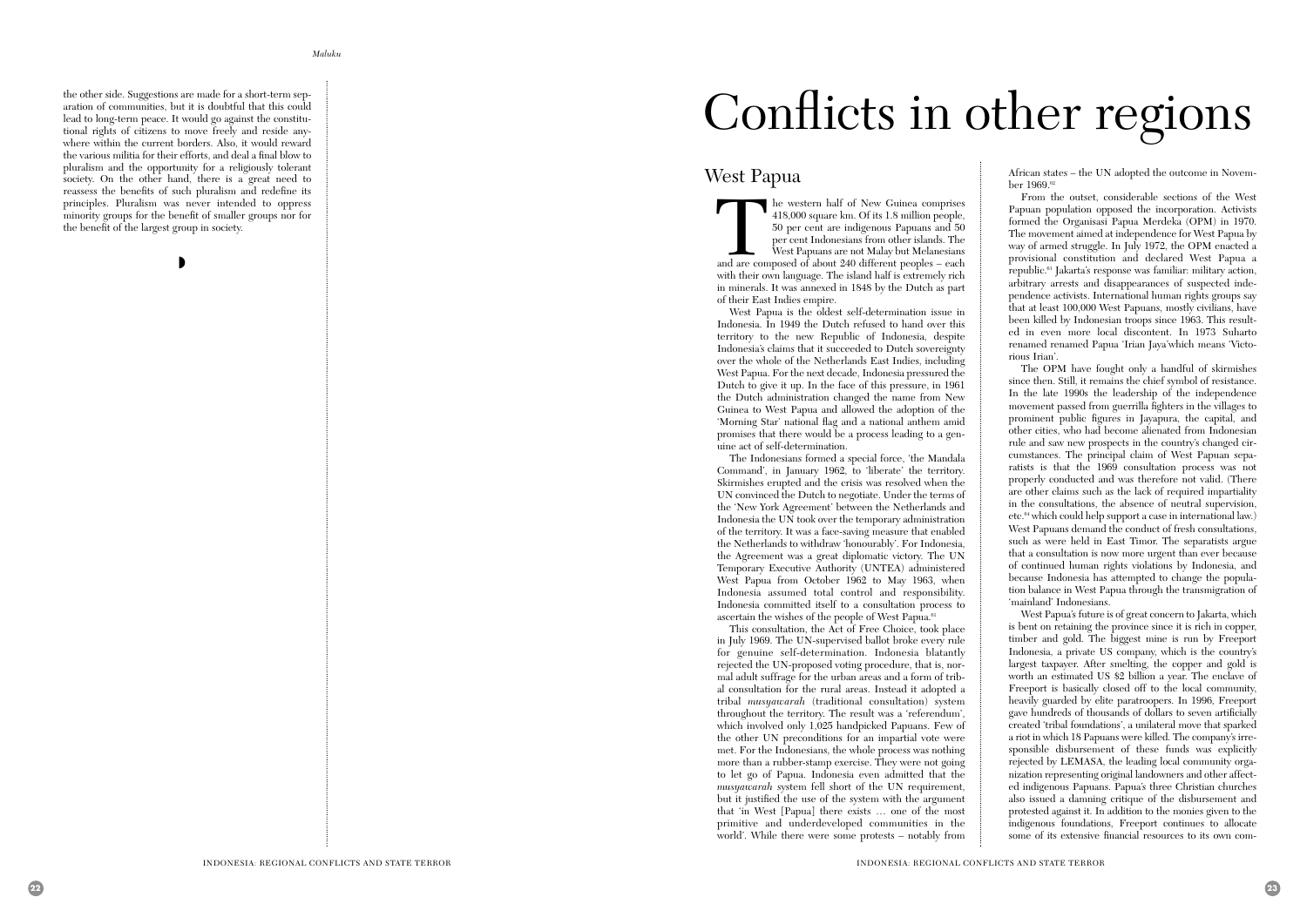**President Abdurrahman Wahid has always said he wanted his government to be based on democratic values rather than military might.** He has said repeatedly that he wants to solve ethnic, religious and economic conflicts thr he wanted his government to be based on democratic values rather than military might. He has said repeatedly that he wants to solve ethnic, religious and economic conflicts through ples of East Timor, Aceh and West Papua for past misdeeds of the army, pledged to withdraw troops and listen to local grievances. He has even given assurances that a fair share of the wealth derived from natural resources will be returned to the provinces instead of all the wealth being concentrated in the capital, Jakarta. A Regional Autonomy Bill, implemented in early 2001, gives more power and government funds to the provinces. But none of these gestures have led to any reduction of the violence in the areas of conflict, nor have they satisfied the people's demands for justice.

Mr Wahid is considered a nationalist who has indicated that he does not intend to allow the break-up of Indonesia. His firm belief in pluralism and the principles of *Pancasila* shape the decisions he takes. Maintaining national unity and integrity and eliminating any possible threat to these, remain at the core of his administration.<sup>65</sup>

Besides this, President Wahid has very limited control over the process of democratic reform. The government's difficulty in enforcing its will in West Timor, where armed militia continue to wreak havoc, and its inability to try those guilty for past crimes against humanity, illustrates that the administration has not been able establish firm civilian control over the armed forces and members of the former ruling elite, elements of which continue to pursue an agenda of their own. As this Report goes to press, Wahid's future looks increasingly uncertain.

Many Indonesians believe that the 1945 Constitution (Undang Undang Dasar, UUD 1945) contributed to the rise of authoritarian dictatorship under both President Sukarno (1949–66) and President Suharto (1966–98). The original 1945 Constitution was written as a temporary, emergency document, and was therefore vaguely worded, leaving plenty of room for non-democratic interpretations. It established a strong executive branch and a weak legislature and judiciary, with few checks and balances between the three branches; and it contained few guarantees of basic civil and political rights. Constitutional reform was thus one of the basic demands of the student movement that overthrew Suharto in May 1998.<sup>66</sup>

Despite its drawbacks, the 1945 Constitution has remained the basic framework for the ongoing democratic transition in Indonesia. UUD 1945 invests implementation of popular sovereignty in the People's Consultative Assembly (MPR), a 695-member body consisting of: the 462 elected members of the national legislature, the People's Representative Assembly (DPR); the 38 appointed DPR members from the military (TNI) and the police (POLRI); 130 regional representatives chosen by provincial assemblies that were popularly elected; and 65 unelected members of various social groups ('functional group representatives'). The MPR is the only body that can establish and amend the Constitution and this is one of its primary functions. To this end they hold annual sessions, which take place in August.<sup>67</sup>

If Indonesia is to survive as a multi-ethnic state, where the rights of minorities are respected and protected serious efforts need to be made to address the demands for justice, and the issues of respect for human rights and selfdetermination.

## The Constitution

Serious crimes, including mass murders, torture, extra-<br>judicial killings, rape and other gross violations of human rights, were a feature of the New Order government of President Suharto. In many cases these crimes were committed by the state, through the military. In other cases they were committed by political or religious organizations, paramilitary groups and civilians. One of the major challenges Indonesia faces in this time of transition is to create a functioning legal system and a culture of law to ensure that it will achieve a degree of justice and reconciliation. Some steps have been taken towards this; first, through the revision of the 1945 Constitution (in August) when a substantial new chapter on human rights was added to it. Article 28 (para. 1) endows the population of Indonesia with several basic human rights, including:

- The right to life;
- The right to be free from torture;
- Freedom from slavery;
- Freedom of religion, speech, education, employment, citizenship, place of residence, association and expression;
- Protection of traditional cultural identities and non-discrimination, including freedom of conscience;
- To be recognized as a person before the law;
- Freedom from prosecution under retrospective legislation.

## Human rights and justice

In early 1999 the Sambas area of West Kalimantan saw<br>some of the country's most vicious ethnic killings in<br>most wave Currence also has involved Malay sexually recent years. Gruesome clashes involving Malays as well as other indigenous groups against settlers have flared periodically in the region. At least 260 people, mostly Madurese, were killed in 1999, and hundreds died in attacks in 1997. The conflict did not follow the patterns seen elsewhere: local Malay Muslims, and indigenous Animist and Christian Dayaks confronted Muslim settlers from the island of Madura near east Java.

> The last clause, prohibiting prosecutions under retrospective legislation has created a dilemma for Indonesian and international human rights activists. Under this clause all prosecutions for past human rights violations will need to be made under the Criminal Code in force at those times, which might not adequately address the victims' demands for justice. To counter this restriction the DPR, in November 2000, enacted a new law establishing

munity development programmes and has also provided Papuan community leaders with money for travel and other expenses. The key point here is that indigenous Papuans do not exercise any control over the company's operations or its profits, which continue to benefit foreign shareholders and a handful of elite Jakarta-based Indonesians, including Suharto and his family.

Since the end of the New Order, the vote in East Timor in 2000, and with the current focus on self-determination in Indonesia, the West Papuan independence movement has made major headway, setting up an umbrella movement with a presidium at the helm. The new movement denounced the 1969 Act of Free Choice. In a politically wise move, however, it committed itself to pursuing the cause of independence by peaceful means and called for dialogue with the government. Tension has been growing ever since and dozens of people were killed in a swift and brutal crackdown by Indonesian troops during a flag hoisting protest.

The Wahid government maintains that it wants to reach a peaceful solution, largely through more autonomy and increased development for the impoverished and isolated territory. In January 2000 Wahid suggested changing the name of the territory from Irian Jaya back to West Papua. He also publicly apologized for years of repression and human rights abuses. These conciliatory gestures came in the wake of massive demonstrations in the capital, Jayapura, and elsewhere. Some 800,000 people took part and the West Papuan flag was hoisted all over the territory. The president permitted a pro-independence conference to be held in Jayapura in May 2000 and even provided funds.

More recently, however, the government has adopted a harder line in its dealings with the independence movement. The Morning Star flag has been banned and leading figures of the Papuan presidium have been arrested. Tentative efforts to begin dialogue between the Papuan leaders and the government have been frustrated by those who seek a crackdown on the growing momentum in favour of independence. Under the guise of a conciliatory approach and in the name of national unity, the Indonesian army has designed a counter-campaign which includes the formation of a village militia (such as the one operating in East Timor ) and tough action against independence leaders. In the last six months of 2000, three battalions of Army Strategic Reserve Command (Kostrad) soldiers were send to West Papua, ostensibly to protect those who feel threatened by the growing independence movement's demands.

#### Riau

In April 1999 1,500 people gathered near Pekanbaru in oil-rich Riau in Sumatra to demand that the government honour a promise to deliver 10 per cent of all oil revenues back to the province. If not, they would fight for independence. Riau, a province with a population of 3 million, contains Asia's largest oil field, Caltex-operated Minas. Minas, together with the nearby Duri field (also operated by Caltex) produces 15 per cent of the government of Indonesia's revenues. However, local activists claim that the province receives a mere 0.02 per cent of its contributions in return through the national development budget.

Riau has benefited from being included in the so-called Sijori (Singapore–Johore–Riau) 'Growth Triangle'. The boom islands of Batam and Bintan have attracted considerable investment from nearby Singapore. Demands for separation from Indonesia are new in Riau – and it is possible that local autonomy and a fairer share of oil profits would pacify local militants. Saleh Djasit, Governor of Riau, told *Asia Business* in June 2000: 'Our heart is still in Indonesia. The people just want a better balance of wealth.'

## Sulawesi and West Kalimantan

Conflict between Dayaks and Madurese in 1996–7 resulted in the deaths of hundreds of people and violations of other fundamental human rights. The conflict caused enormous material loss on both sides and sharpened ethnic, religious and economic differences. It also resulted in a fundamental setback for the Dayak culture which may take generations to recover.

The balance was upset by a massive influx of Madurese, who fled the poverty in their densely populated island. The bloody clashes in Sambas could give rise to regionalist sentiments if the rights and needs of the local people are not safeguarded in the framework of respect for pluralism and diversity.

Similar issues exist on the nearby island of Sulawesi, with its many different ethnic and religious groups, as well as migrants.

◗

## Outlook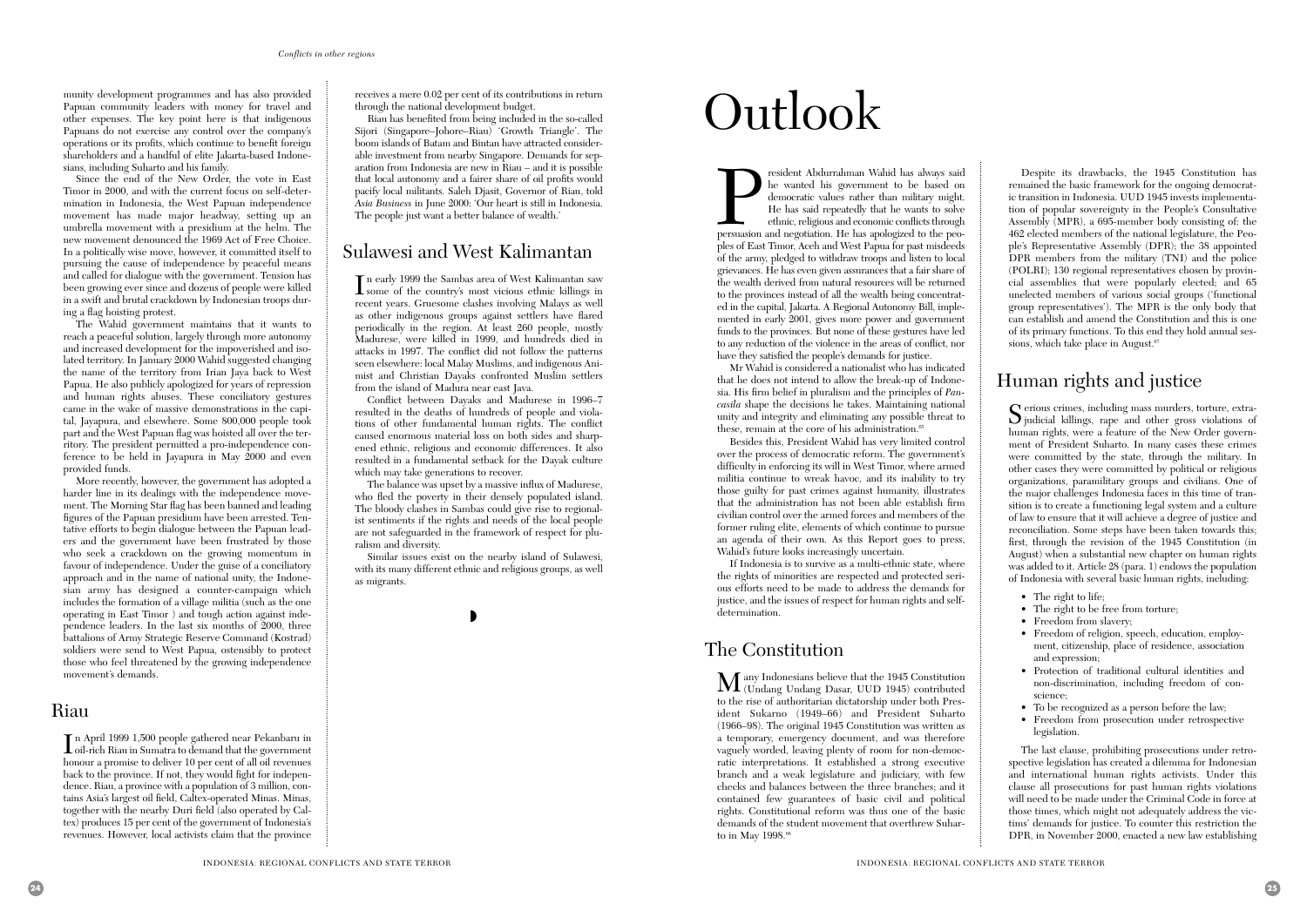- Convention against Torture and Other Cruel, Inhuman or Degrading Treatment or Punishment
- International Convention on the Elimination of All Forms of Racial Discrimination (1965)
- International Convention against Apartheid in Sports

Indonesia has not yet ratified the:

- International Covenant on Civil and Political Rights (1966)
- International Covenant on Economic, Social and Cultural Rights (1966)
- Convention on the Prevention and Punishment of the Crime of Genocide (1948)

It has, however, made a commitment in a National Plan of Action on Human Rights 1998–2002 issued in 1998, to ratify these before 2003.

 $\mathbf{A}$ s a unitary state, Indonesia allows the provinces only<br>a small role and very little responsibility in the conduct of political and economic affairs. In an attempt to reverse centralization, the Indonesian government has passed two new laws: Law 22/1999 on Regional Governance and Law, and Law 25/1999 on the Fiscal Balance between the State and the Regions. The legislation, introduced by interim President Habibie and hailed as radical at the time, is aimed at creating wide regional autonomy within the existing Constitution.

The government of Indonesia has ratified 10 ILO Conventions, most of them of a 'technical' nature. Two among the 10 are so-called human rights Conventions, No. 29 on Forced Labour and No. 98 on the Right to Organize and Collective Bargaining. The government has not ratified the only two international instruments addressing the rights of indigenous and tribal peoples, which are the 1957 ILO Convention No. 107 concerning the 'Protection and Integration of Indigenous and Other Tribal and Semi-Tribal Populations in Independent Countries', and the 1989 revision of Convention No. 169. There is no indication the government is preparing to adopt these instruments. Both Conventions are relevant to indigenous peoples, since they deal with the recognition of the legitimate rights of ownership and possession of land people traditionally occupy.

## Decentralization and regional autonomy: an even distribution of wealth

While there is quite widespread agreement on the importance of giving more power to the regions, there is a general fear there will be no significant devolution of central power, since the law is too vague and other laws need to be revised to make it work. Provinces that are rich in natural resources regard themselves as victims of past injustices, and express higher expectations on what regional autonomy should deliver.

In principle, the new Law 22 decentralizes authority over all fields apart from foreign affairs, defence and security, justice, monetary and fiscal policy, religion and a number of broad economic areas. Another fundamental reform provides for the election of regional heads – provincial governors and district heads – in contrast to the practice of the Suharto era when they were, in effect, appointed by the centre after openly manipulated elections. Law 25 gives regional governments more control over taxation and allows them to retain a substantial share of revenues produced in their regions. They will be implemented in June 2001.

The question is whether these regional autonomy laws will satisfy regional demands for equality and justice and an end to dictatorial centralized rule. Critics say they won't. The main reason given for this is that the decentralization process is not well planned and the implementation process is too short. For the laws to be effective they should be implemented gradually: a start should be made by shifting some administrative power to the provinces, then more financial powers. This process should take much longer to complete than the schedule indicates.

Another important criticism is that the government retains the right to determine the structure of autonomy for each region on a case-by-case basis. For Aceh and West Papua, for instance, special additional arrangements are made. This indicates the government is using the law as a prerogative of the centre that has to be earned by the provinces rather than it being their lawful right. The law also lacks provisions to protect rights of mobility, and to prohibit discrimination based on ethnicity, non-residence and other factors. Finally, the law does not include sufficient protection against corruption, collusion, nepotism and money politics.

### National Human Rights **Commission**

Despite all these misgivings the provinces – which have not been consulted or involved in the drafting of the new laws – would prefer to have the laws implemented sooner rather than later, indicating that it is at least a step of some significance towards having their demands – that the centre should exercise less power – met. They hope to resolve the problems later. This preference stems from the strong historical distrust that the central government has a genuine political will to decentralize and give any significant amount of authority to the regions.

For the government, the implementation will provide the opportunity to dispel some of the deep distrust felt for the centre in the regions. It is unlikely it will succeed, however, given that regional aspirations exceed what is offered by the new laws. The suspicion is that powerful vested interests in Jakarta will prevent the regions from implementing these provisions, and the regional governments, under the new law, will simply become the implementers of central government policies. This will by no means satisfy the political and economic demands of the regions.

**HU** undreds of thousands of people were the victims of serious crimes which have gone unpunished by the serious crimes which have gone unpunished by the serious crimes. failed and corrupted justice system in Indonesia. Most of these crimes will go unrecorded in official or public sources. In Indonesia there is a debate between those who want to see justice done and those who want to work towards reconciliation. Options for a Truth and Reconciliation Commission, such as the one set up in South Africa, are being discussed, but again, a clear political will to address the past is lacking.

I ndonesia is a member of the UN and as such adopted<br>the Charter of the UN, thereby committing itself to<br>faulthing and approximating name of faulthing Bights 'promoting and encouraging respect for Human Rights and for fundamental freedoms for all without distinction as to race, sex, language, or religion'.

Indonesia has confirmed its 'faith in fundamental human rights, in the dignity and worth of the human person, in the equal rights of men and women and of nations large and small'.

> For the laws to be successful in any way, there is a need to improve the capacity of local legislature to strengthen accountability and transparency, as well as the capacity to manage regional development and deliver public services. There should be an intensive inter-regional consultation on the process, to develop a shared vision of centre–region relations. Most likely the provinces that are rich in natural resources and regard themselves as victims of past injustices will express higher expectations than the current laws on regional autonomy can deliver.

> > **27**

a permanent human rights court. The law, mandated by the 1999 Human Rights Law (Law 39/99), includes a provision for *ad hoc* courts to be set up to deal with past crimes. These *ad hoc* courts or tribunals will be critical in ensuring that the process of justice moves forward because – as an exception – these tribunals can retroactively investigate gross violations, such as those committed in East Timor prior to independence. Article 43 of the Bill provides that an *ad hoc* court requires the recommendation of Parliament and a presidential decree. The Attorney-General has asked the Office of the High Commission on Human Rights to assist in the training of members of the court, including prosecution and defence, in addressing allegations of human rights violations under Indonesian law.

Despite claims by the Justice Minister that these courts will be effective in addressing human rights crimes, the provision remains unconstitutional. Human rights specialists expect that if authorities try and bring prosecutions under the new legislation rather than under the Criminal Code, defence lawyers will plead the constitutional amendment.

The amendment to the Constitution suggests there is insufficient political will to try high-ranking military officers for human rights violations committed during the New Order regime. So far, the government of President Wahid has failed to bring a single perpetrator of these serious crimes to account. The new human rights court law, however, does cover people suffering from abuses by the state in the current conflicts such as in Maluku, or the continuation of the violence in Aceh, West Papua and all other regions where the military and police are active.68

The Indonesian National Human Rights Commission (*Komisi Nasional Hak Asasi Manusia*, Komnas HAM) was established by President Suharto in 1993. In 1999 the Human Rights Act was passed by the House of Representatives. It changed some of the basic structures and gave more power to the Commission, including the power to subpoena (in particular to 'arbitrate between two parties', and 'resolve cases through consultation, negotiation, mediation, conciliation and expert evaluation'). Given its background and history, however, the Commission has serious credibility problems.<sup>69</sup> It fails in many respects to meet the minimum requirements set out in the *UN Handbook on the Establishment and Strengthening of National Institutions for the Promotion and Protection of Human Rights*. One of the principle criticisms NGOs and members of the public have had about Komnas HAM is that its members were handpicked by Suharto. They were chosen from a clique of government bureaucrats and retired military officials. Some new appointees have similar backgrounds. Their appointment is not based on pluralism and a representation of the greatest possible diversity of people, as is required under international standards, but because they are 'prominent figures in society'. The highest senior military officials (now retired but all of whom reached their position during the period of dictatorship) are concentrated in the most powerful sub-commission: that for Monitoring the Execution of Human Rights. Some argue they were critical voices within the establishment and hold the respect of some elements such as the military, but many disagree. In reality this close affiliation and dependence makes it impossible for the Commission to be effective. It is not seen as impartial and does not frighten the human rights violators.

To become a trustworthy defender of human rights Komnas HAM should eliminate all ties to the former regime and start from scratch. The process of selection of members should be public and democratic, with ample opportunity for human rights groups to advise or intervene. The new Komnas HAM should be pluralistic and give a voice to the rights of minorities and indigenous peoples, including expanding their efforts in far-away provinces. Training programmes are now held in Java and Bali but not in Sumatra, Kalimantan, Maluku, Sulawesi or West Papua. The Commission has opened a branch office in Aceh, however, and is making efforts to open one in West Papua.

### Truth and reconciliation

#### Treaties

Finally, Indonesia has committed itself to take action in cooperation with the UN to achieve universal respect for human rights (Articles 55 and 56). One can assume that such action should in the first place be taken inside the borders of Indonesia.

Indonesia has signed and ratified a number of international treaties:

- The Convention on the Rights of the Child (1989)
- Convention on the Elimination of all Forms of Discrimination Against Women (1967)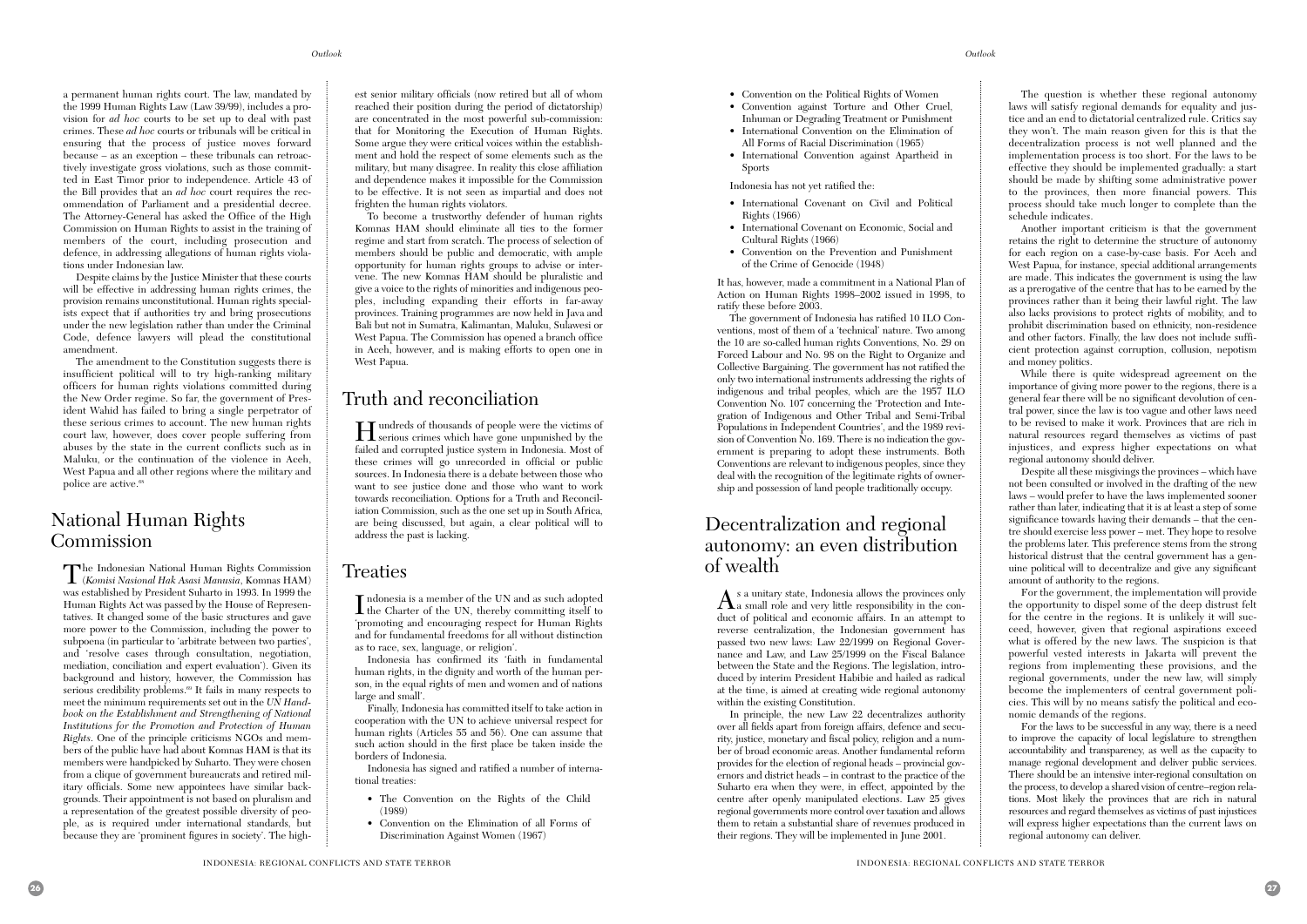- 1. In those provinces/areas in which there is widespread questioning of the legitimacy of centralized authority, truly inclusive and independently monitored consultations should be carried out to ascertain the wishes of the population regarding their future status, and a plan of action should be drawn up and implemented to satisfy the wishes expressed. In the short term, immediate moves to grant real autonomy should be considered in order to defuse tensions. Similar consultations should be carried out on a nationwide level to determine the wishes of the population with regard to decentralization or a federated structure for Indonesia.
- 2. Given the fact that the West Papuans were never given a genuine chance for self-determination and the Indonesian government did not live up to its obligations under the New York Agreement, there should be no barrier to re-examining the issue of a re-vote under international law. The conditions created by the Humanitarian Pause in Aceh, which has given both actors in the conflict greater room for manoeuvre at the expense of civil society, should be reviewed. The UN or other multilateral or bilateral donors should offer financial and/or technical support for these processes.
- 3. End the military's role in domestic politics and in social and economic affairs, and set up a programme to professionalize the military and police, which includes training in the respect of human rights principles. Specialized international agencies such as the UN should offer technical and/or financial aid in these areas. A review of salary structures should be carried out to decrease the temptation to engage in corruption or resort to other illegal sources of income. (Establishing civil supremacy over the TNI should be the focus of government policy and should be done at an institutional level. The TNI should give up its territorial command structure and its lucrative business practices which are the key element in the TNI's resistance to reform.)
- 4. Indonesia should accede to the two International Covenants on Civil and Political Rights, and Economic, Social and Cultural Rights, the Genocide Convention, and ILO Convention No. 169, and take immediate steps to implement the provisions of these instruments. Indonesia should also accede to the Rome Statute on the establishment of an International Criminal Court.
- 5. Control over economic resources, especially timber, mineral resources and oil, should be devolved to the populations of the areas concerned. In particular, the

rights of indigenous peoples to control and reap the material advantages of the resources located on their traditional lands must be recognized and fulfilled. In cases where indigenous peoples have been displaced due to transmigration, action should be taken to return their lands to them, giving due compensation to the settlers who currently occupy them. If this is not feasible, the indigenous peoples should be compensated with land of an equal quality.

We appear different at first glance, the previous sections indicate that there are common denominators. First, there is the legacy of the centralized power, whereby resources were exploited and transmigration policies forc appear different at first glance, the previous sections indicate that there are common denominators. First, there is the legacy of the centralized power, whereby resources were exploited and transmigration policies forced people from Java to move to outer regions. Military force was widely used to quell cultural assertiveness and other expressions of discontent by peoples who were excluded from or suffered under these policies. Second, there is an unwillingness on the part of the Indonesian government to enforce an effective and just rule of law. The absence of justice and the continued impunity of people linked to the former elite has benefited the Indonesian military. The military in Aceh and in Maluku – as elsewhere in the country – are heavily involved in legal and illegal businesses, and many officers are bent on protecting their personal or institutional interests. The military has continued to refuse to submit itself to civilian control, and to reforms which would end its territorial structure and role in internal security.

- 6. Create the conditions for the existence of free, independent and plural media, which act responsibly in disseminating objective, truthful information. Ensure that incitement to hatred, including racial intolerance, is outlawed and punished.
- 7. Steps should be taken to ensure the independence of the judiciary from interference by the executive by any means, including through the use of constitutional amendments. Bilateral and multilateral donors should offer technical support for a fundamental reform of the judiciary, in particular by offering training for judges and law enforcement officials.
- 8. Ensure that those responsible for human rights violations are brought to trial and punished appropriately. The establishment of a Truth Commission should be considered. Particular attention should be paid to the identification, prosecution and conviction of the intellectual authors of gross human rights violations. Crimes against humanity and violations of international law must be recognized as such and those responsible should be prosecuted; any contradiction with present Indonesian law, including the constitutional amendment on retroactive prosecutions should be investigated and the necessary changes made. Steps should be taken to strengthen and ensure the independence and neutrality of the National Human Rights Commission (Komnas HAM), in particular by creating a procedure for the nomination of truly independent experts, including lawyers and human rights experts, to the Commission.
- 9. The Indonesian government, the UN, and bilateral and multilateral donors should provide support to strengthen moderate voices in Indonesia's civil society, including initiatives to promote tolerance, build peace and manage conflicts. The government should institute a programme of education in schools to promote values of respect for diversity, human rights, and to provide information about the many different cultures of Indonesia.

◗

Third, the power struggles in central and regional government, as well as institutionalized corruption at all levels, have led to confusion, intrigues and a general lack of effectiveness, leaving many of the country's minority groups, particularly the women and children, vulnerable and repressed.

As well as the common denominators, there are clear differences between the regional conflicts discussed in this Report. While in Aceh the solution to the conflict may lie in the withdrawal of the agents of the state, in particular the military, in Maluku a solution could more probably be sought via the involvement of more professional agents of the state. There are deep historical roots to the conflicts, based on long-standing grievances, particularly in Aceh, West Papua and Kalimantan. Cultural frictions resulting from Javanese dominance, Javanese colonization and cultural denigration also play a role. However, it should be remembered that such friction is, in some cases, a by-product of economic and social inequalities.

# Conclusion Recommendations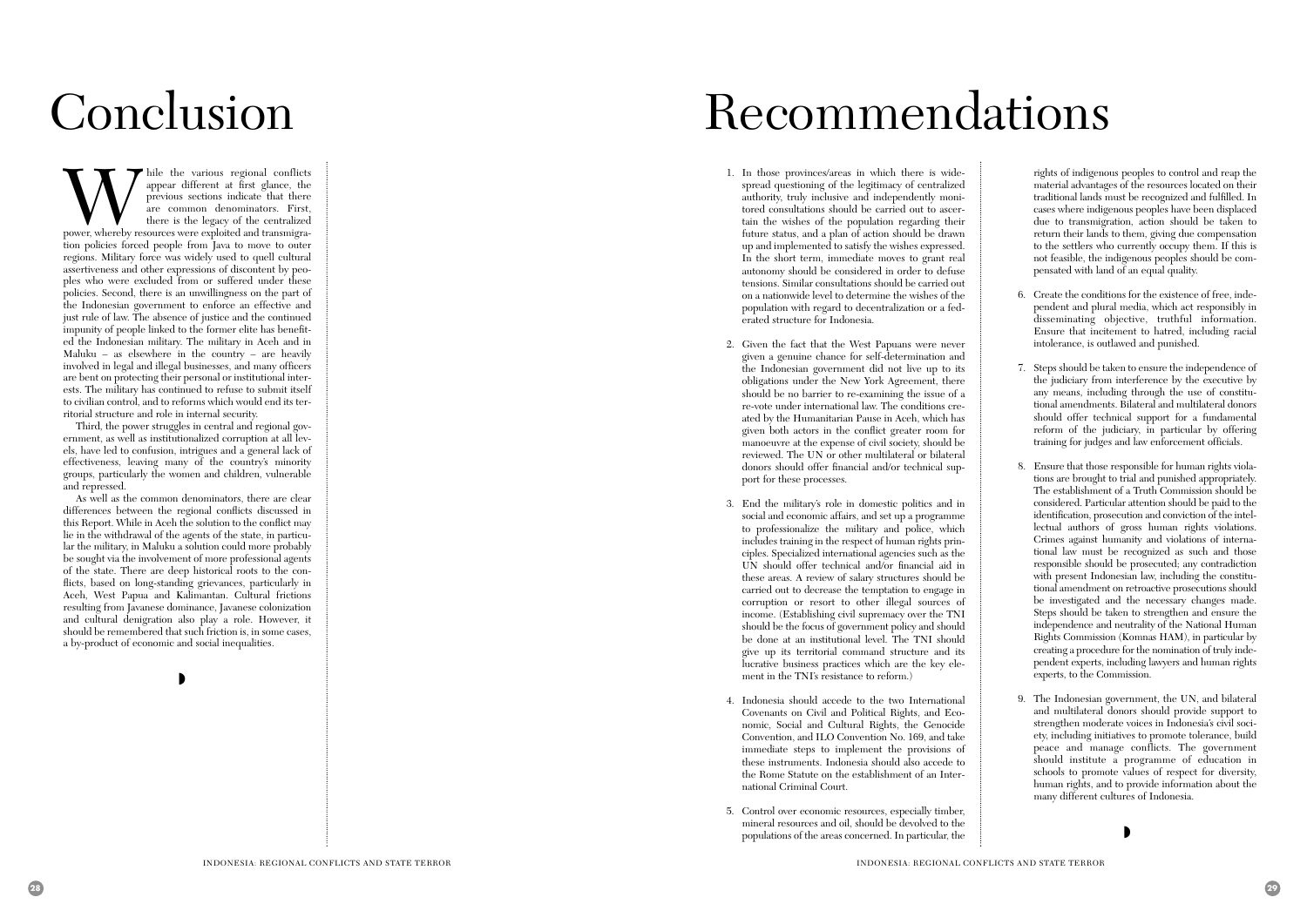- 28 Through its territorial structure, the army maintains military units in every province, every district and every sub-district throughout Indonesia. This provides the army with the means to influence political developments at every level of government and makes the democratisation process very vulnerable to military pressure or intervention. Steps taken to gradually dismantle and reform this structure (for instance by strengthening the police and separating them from the TNI as stipulated in MPR decree VI/2000) were met with strong resistance from many TNI members.
- 29 The UN had never recognized East Timor as being a part of Indonesia.
- 30 For details on the invasion of East Timor by Indonesian forces and the subsequent occupation, see Suter, *op. cit*.
- 31 Wahid's father was Minister for Religion in the Sukarno government and close to the founding fathers.
- 32 See Charras, *op. cit*.
- 33 Feillard, *op. cit*.
- The Muslim scholar Nurcholish Madjid described the Muslims in Indonesia as 'a majority with an inferiority complex'.
- 35 Schwartz, *op. cit*., p. 330.
- 36 *Ibid*.
- Figures according to the pro-independence movement. This is an unconfirmed figure. In fact, it is probably on the high side. Amnesty International estimates that 2,000 were killed between 1989 and 1993 at the height of the military operations against GAM. Indonesia's National Commission for Human Rights has confirmed 1,021 deaths and 864 disappearances. According to the Aceh Human Rights Care Forum, 393 people were killed in 1999 and 841 between 1 January and 10 December 2000. The total number of deaths since 1988 probably lies somewhere between the 2,000 cited by Amnesty and the 30,000 figure used by the pro-independence movement.
- 38 Kell, T., *The Roots of the Acehnese Rebellion*, *1989–1992*, Ithaca, NY, Cornell University Press, 1995.
- 39 Quote from the chair of the Indonesian Legal Aid and Human Rights Association (PBHI) Hendardi (interview, October 2000).
- 40 Kooistra, M., *The Role of Oil and Gas in Conflict*, Henry Dunant Centre, Geneva, 2000.
- 41 Amnesty International estimates that around 2,000 civilians, including women and children, were killed between 1989–93 alone.
- 42 Interviews with NGOs in Aceh.
- 43 Schwartz, *op. cit*., pp. 282–6.
- 44 The security forces are involved in legal and illegal businesses and earn huge sums of money through the 'protection' of industrial installations such as those of Exxon-Mobil. See Kooistra, *op. cit*.
- 45 Based on analysis of newspaper reports and personal interviews.
- 46 Some villagers started suing Mobil Oil Corp. for allegedly allowing the Indonesian military to use its base to hold and torture civilians and borrow their equipment to dig mass graves.
- 47 International Crisis Group (ICG), 'Indonesia: justice and reconciliation', paper for ICG seminar on Truth,

Justice and Reconciliation, Jakarta, September 2000.

- 48 Interviews with monitors and other well-informed sources on Aceh. For security reasons the author protects the identity of these sources. The fact that nobody feels confident to criticize GAM openly underlines the extent of fear of GAM retaliation.
- 49 'When asked for money you can never refuse. The average contribution is 20,000 rupiah (US \$2.10) each time' (Confidential Interview, Banda Aceh).
- 50 Interview with Acehnese journalists, October 2000.
- 51 Djalal, D. 'A bloody truce', *Far Eastern Economic Review*, 5 October 2000.
- 52 Things are made more complicated by the fact there is more than one GAM. There is the armed wing called A-GAM and there are several other splinter groups. One of the aims of the agreement signed in Switzerland in May 2000 is to eliminate the criminal or rogue elements and unite the 'real' GAM under the current leadership, which then can enter into a political dialogue with Jakarta.
- 53 TAPOL, *A Reign of Terror: Human Rights Violations in Aceh 1998–2000*, London, TAPOL, 2000, p. 13.
- 54 Human Rights Watch, June 2000, and other independent reports.
- 55 Steenbrink, K., *Dutch Colonialism and Indonesian Islam: Contacts and Conflicts 1596–1950*, Amsterdam and Atlanta, Rodopi, 1993.
- 56 *Ibid*.
- 57 In fact the division is about equal between Muslims and Christians, but the north is traditionally more Islamic and the south has a larger Christian, mainly Protestant, population.
- 58 Hefner, R., 'Muslim–Christian violence and the future of Indonesia', paper presented at a conference at Leiden University, the Netherlands, February 2000.
- 59 Such as the MPR People's Consultative Assembly speaker, Amien Rais.
- 60 Based on interviews by the author with well-informed sources.
- 61Under Article XVIII of the New York Agreement, a traditional form of consultation was to be used initially to determine the appropriate methods to be followed for the Act of Free Choice. Second, the consultation had to involve the participation of all adults (male and female) of West Papua. Third, the method used to ascertain the wishes of the West Papuans had to be in 'accordance with international practice'.
- 62 Sam Blay, law professor, University of Technology, Sydney, Australia (personal communication).
- 63 *Ibid*.
- The UN supervised the vote in only 197 of the 1,000 districts.
- 65 This was again reflected in constitutional debates in 2000. In an amendment the 'Unity in diversity' slogan was added to provisions.
- 66 National Democratic Institute, *op. cit*.
- 67 *Ibid*.
- The law creates four new district courts to adjudicate gross violations of human rights. The law requires that each of the five-member human rights courts include three human rights judges appointed to five-year terms by the President upon nomination by the Supreme

- 01 Neither East Timor nor West Papua (Irian Jaya) were part of Indonesia at this time.
- 2 Javanese dominance is a difficult concept. Almost 100 million people live in Java, which is relatively small and has few resources. The same applies to adjacent Madura. While the Javanese are a numerical majority, the term 'Javanese dominance' is often used in relation to the ruling elite, based in the capital Jakarta.
- 3 There is no consistency over the numbers of displaced people. Several UN reports on internally displaced people report the number to be 750,000.
- 4 Suter, K., *East Timor, West Papua/Irian and Indonesia*, London, MRG, 1997.
- 5 The palaeontologist, Eugene Dubois (1858–1940) earned worldwide fame for his discovery of *Pithecanthropus erectus* (now *Homo erectus*) near the village of Trinil in Java. The find has since become known as 'Java Man'.
- 6 Feillard, A., 'Relations between Muslims and Christians in Indonesia in retrospect and why the political manipulation of religion is working', paper presented at the International Symposium on Management of Social Transformation, Jakarta, September 2000.
- 7 At the end of the nineteenth century, growing criticism that the Netherlands had been draining wealth from the Indies led to the Ethical Policy (1901), under which financial assistance from the Netherlands was to be devoted to the extension of health and education services, and the provision of agricultural extension services. The achievements of the Ethical Policy were modest. It did not check declining living standards nor promote an agrarian revolution. In education, there were limited efforts to provide a greater degree of opportunity at primary, secondary and even tertiary levels.
- 8 The Dutch interest in self-determination was motivated by a desire to weaken the new republic and sabotage it if possible; meanwhile Hatta's interest was an outerisland perspective, fearful of the dominance of Java/Jakarta; Sukarno's interest, of course, was a Jakartan one.
- 9 During the early twentieth century, the overseas Chinese were deeply influenced by revolutionary developments in their homeland. The majority of Chinese had stayed neutral as a group during the struggle for independence for Indonesia, largely because few Indonesian political parties in the pre-war period had been prepared to accept them as full members. Serious anti-Chinese violence occurred during the independence war after 1945. See Coppel, C., *Indonesian Chinese in Crisis*, Oxford, Oxford University Press, 1983.
- 10 *Indonesia's Bumpy Road to Constitutional Reform: The 2000 MPR Annual Session*, an assessment report by the National Democratic Institute for International Affairs, September 2000.
- 11 While only 3.5 per cent of the Indonesian population is Chinese, they hold 80 per cent of the country's privately owned assets. See Chin Ung Ho, *The Chinese of South-East Asia*, London, MRG, 2000.
- 12 The most appalling recent case of violence against ethnic Chinese Indonesians was the anti-Chinese rioting, rapes and killings that took place in Indonesia in May

1998, linked to the economic downturn resulting from the 1997–8 Asian currency crisis. Evidence indicates that much of this violence – which also targeted other minorities besides the Chinese – was instigated by the Indonesian military. See Chin Ung Ho, *op. cit*.

- 13 'Indonesia's ethnic-Chinese emerge from oppression', *Far Eastern Economic Review*, 8 February 2001.
- 14 Schwartz, A., *A Nation in Waiting: Indonesia's Search for Stability*, London, Allen and Unwin, 1999.
- 15 Bahasa Indonesia was based on the common language among the colonialist and the various ethnic groups. It was Malay in origin and it had come to Java and Sumatra through the early Islamic traders.
- 16 *Abangan* Muslims are traditional in the sense that their practice allows the inclusion of Indonesian spiritual elements; *santri* Muslims call for a stricter interpretation of the Koran as in Middle Eastern countries.
- 17 See Charras, M., 'Thirty years of *Orde Baru*: outer Indonesia left in need of prospects', *Archipel*, no. 46, 1993, pp. 173–90.
- 18 Schwartz, *op. cit*., p. 1.
- 19 Kostrad (Komando Strategis Cadangan Angakatan Darat) is the Army Strategic Reserve Command.
- 20 Indonesia was an important part of Washington's plans for the containment of communism in South-East Asia, particularly when US involvement in Vietnam was at its peak. While there is no consensus over Washington's involvement, it is plausible to believe that it *was* involved. Also see Johnson, D.T., *Gestapu: The CIA's 'Track Two' in Indonesia*, Washington, DC, Center for Defense Information, 1976.
- 21 Coppel, *op. cit*.
- 22 See Cribb, R., *The Indonesian Killings 1965–1966: Studies from Java and Bali*, Clayton, Centre of Southeast Asian Studies, 1990.
- 23 Some religious groups were involved, including Ansor, the militant wing of Nadlathul Ulama (NU). See Robinson, G., *The Dark Side of Paradise: Political Violence in Bali*, Ithaca, NY and London, Cornell University Press, 1995.
- 24 In van Klinken, G., *Inside Indonesia*, 1997.
- 25 For details on the attacks on Chinese women see Chin Ung Ho, *op. cit*.
- 26 TNI (Tentara Negara Indonesia) is the Army of the State of Indonesia (numbering 275,000 troops).
- 27 *Dwifungsi*, the dual role of the army, is left over from the independence struggle when many members of the revolutionary armed forces were given tasks in administration, security and even agriculture, etc. It later became an official doctrine that specifically mandates a social and political role for the Indonesian military in addition to the traditional military function of external defence. During Suharto's New Order, *dwifungsi* was used to justify the military's extensive role in politics and led to the withering of civilian control over the military. The resultant widespread corruption and human rights abuses have undermined the military's claim to this dual role. TNI doctrines are currently undergoing change but many powerful elements within the TNI are resisting. So far, few concrete steps have been taken to reduce or limit the role of the military in politics *on an institutional basis*.

#### **NOTES/BIBLIOGRAPHY NOTES/BIBLIOGRAPHY**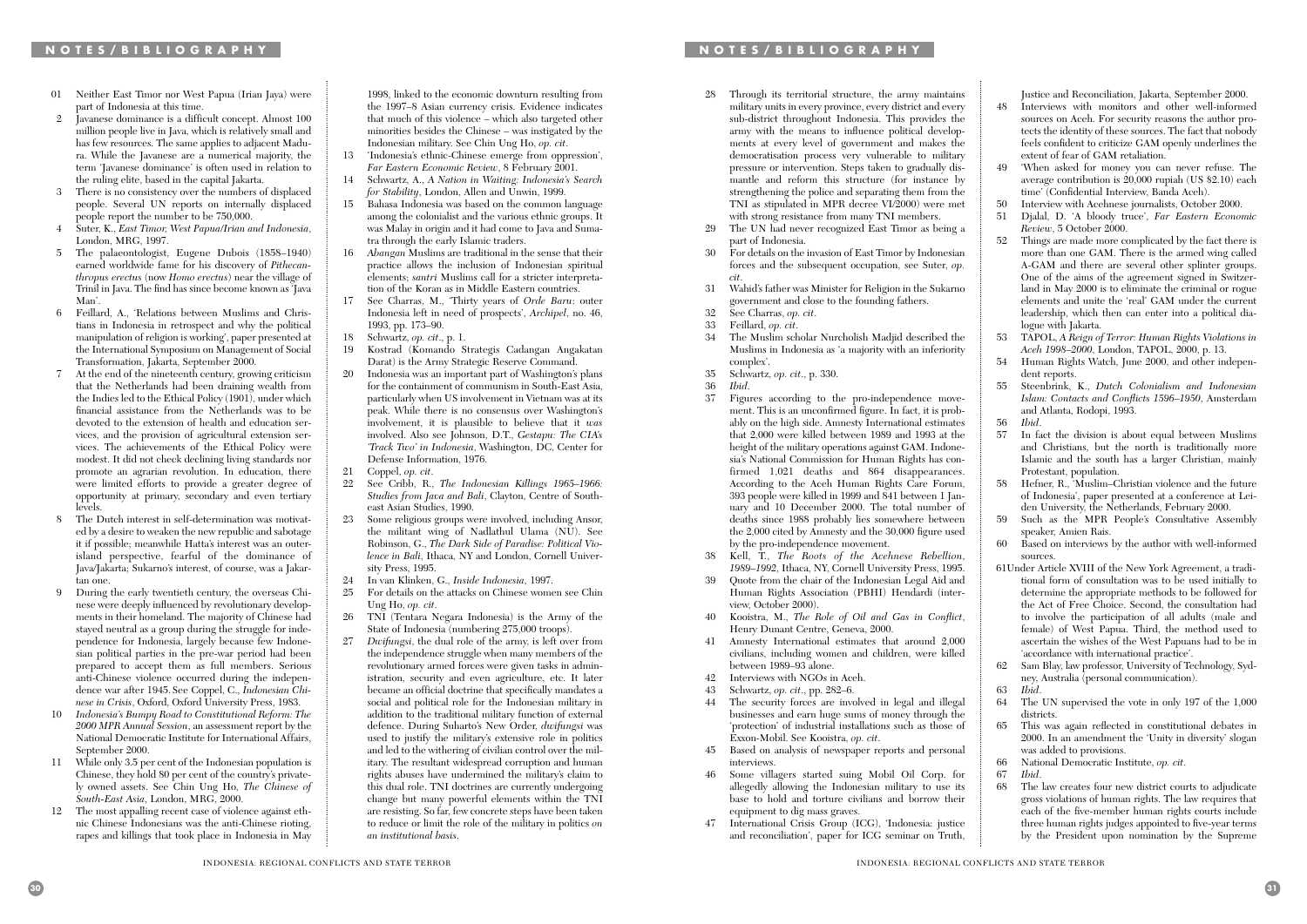#### **AFRICA**

The Batwa Pygmies of the Great Lakes Region Burundi: Prospects for Peace Chad Eritrea: Towards Unity in Diversity Ethiopia: A New Start? The Falashas Indian South Africans Inequalities in Zimbabwe Jehovah's Witnesses in Africa .<br>The Namibians The New Position of East Africa's Asians The Sahel: The People's Right to Development The San of the Kalahari Sudan: Conflict and Minorities Uganda The Western Saharans

Afro-Brazilians: Time for Recognition Afro-Central Americans: Rediscovering the African Heritage Amerindians of South America Canada's Indians The East Indians of Trinidad and Guyana French Canada in Crisis Haitian Refugees in the US Inuit (Eskimos) of Canada The Maya of Guatemala The Miskito Indians of Nicaragua Mexican Americans in the US The Original Americans: US Indians Puerto Ricans in the US

#### **THE AMERICAS**

#### **ASIA**

The Adivasis of Bangladesh The Adivasis of India Afghanistan: A Nation of Minorities The Baluchis and Pathans The Biharis of Bangladesh Central Asia: Conflict or Stability and Development? The Chinese of South-East Asia East Timor, West Papua/Irian Jaya and Indonesia Forests and Indigenous Peoples of Asia Japan's Minorities – Burakumin, Koreans, Ainu, Okinawans The Lumad and Moro of Mindanao Minorities in Cambodia Minorities of Central Vietnam Muslim Women in India The Sikhs Sri Lanka: A Bitter Harvest The Tamils of Sri Lanka Tajikistan: A Forgotten Civil War The Tibetans

#### **EUROPE**

The Basques and Catalans The Crimean Tatars and Volga Germans Cyprus: In Search of Peace

Minorities and Autonomy in Western Europe Minorities in the Balkans Minorities in Central and Eastern Europe Minority Rights in Yugoslavia Native Peoples of the Russian Far North The North Caucasus Northern Ireland: Managing Difference The Rastafarians Refugees in Europe Roma/Gypsies: A European Minority Romania's Ethnic Hungarians Minorities in Southeast Europe: Inclusion and Exclusion The Saami of Lapland The Southern Balkans The Two Irelands

#### **THE MIDDLE EAST**

The Armenians The Baha'is of Iran The Beduin of the Negev The Copts of Egypt Israel's Oriental Immigrants and Druzes The Kurds Lebanon Migrant Workers in the Gulf The Palestinians

#### **SOUTHERN OCEANS**

Aboriginal Australians Diego Garcia: A Contrast to the Falklands Fiji The Kanaks of New Caledonia The Maori of Aotearoa – New Zealand Micronesia: The Problem of Palau The Pacific: Nuclear Testing and Minorities

## **THEMATIC**

Children: Rights and Responsibilities Constitutional Law and Minorities Education Rights and Minorities Female Genital Mutilation: Proposals for Change International Action against Genocide The International Protection of Minorities The Jews of Africa and Asia Land Rights and Minorities Language, Literacy and Minorities Minorities and Human Rights Law New Approaches to Minority Protection Race and Law in Britain and the US The Refugee Dilemma: International Recognition and Acceptance The Social Psychology of Minorities Teaching about Prejudice War: The Impact on Minority and Indigenous Children

- Court. Although cases are appealed to the standing Feillard, A., 'Relations between Muslims and Christians in  $\text{MRG Reports}$ Feillard, A., 'Relations between Muslims and Christians in Indonesia in retrospect and why the political manipulation of religion is working', paper presented at the International Symposium on Management of Social Transformation, Jakarta, September 2000.
	- *Indonesia: Country Assistance Strategy Progress Report*, World Bank, 1999.
	- *Indonesia: From Crisis to Opportunity*, World Bank, July 1999.
	- *Indonesia's Bumpy Road to Constitutional Reform: The 2000 MPR Annual Session*, an assessment report by the National Democratic Institute for International Affairs, September 2000.
	- *Komnas HAM The Indonesian National Human Rights Commission: The Formative Years*, South Asian Human Rights Documentation Centre, November 2000.
	- *Kontras*, 'The economics of the politics of violence in Aceh', *Kontras*, no. 2, 1999.
	- *Nationalism versus Sensationalism? East Timor and the Press: A Quantative Analysis*, Jakarta, Aksara Foundation, March 2000.

High Court and Supreme Court, the law requires that those courts include three human rights judges on an *ad hoc* basis on the five-member panel when hearing human rights cases. The laws provides for internationally recognized definitions of genocide, crimes against humanity, and command responsibility as core elements of gross human rights violations. However, it does not include war crimes as defined in the 1949 Geneva Conventions as a gross violation. For gross human rights violations that occurred before the enactment of the law, the law allows the President, with the recommendation of the DPR, to create an *ad hoc* bench within one of the new human rights courts to hear cases associated with a particular offence (*US State Department Human Rights Report* 2000).

69 South Asia Human Rights Documentation Center *Komnas HAM – The Indonesian Human Rights Commission: The Formative Years*, South Asia Human Rights Documentation Center, New Delhi, India, 2000.

## Bibliography

#### **Books**

- Coppel, C.A., *Indonesian Chinese in Crisis*, Oxford, Oxford University Press, 1983.
- Hickey, A., *Complete Guide to Indonesia*, New York, Simon and Schuster, 1990.
- Kell, T., *The Roots of the Acehnese Rebellion*, *1989*–*1992*, Ithaca, NY, Cornell University Press, 19 .
- Khong, C.O., *The Politics of Oil in Indonesia: Foreign Company – Government Relations*, Cambridge, Cambridge University Press, 1986.
- Lijphart, Dr. A., *The Politics of Accommodation: Pluralism and Democracy in the Netherlands*, Berkeley, University of California Press, 1975.
- Macintyre, A., *Business and Politics in Indonesia*, University of South Wales, Australia, Asian Studies Association, 1990.
- McDonald, H., *Suharto's Indonesia*, Victoria, Fontana Books, 1980.
- Schwarz, A., *A Nation in Waiting Indonesia's Search for Stability,* London, Allen and Unwin, 1999.
- Steenbrink, K., *Dutch Colonialism and Indonesian Islam:* C*ontacts and Conflicts 1596–1950,* Amsterdam and Atlanta, Rodopi, 1993.
- Thoolen, H. (ed.), *Indonesia and the Rule of Law: Twenty Years of 'New Order' Government*, Geneva, International Commission of Jurists and Netherlands Institute of Human Rights, 1987.

#### **Reports**

- *A Reign of Terror: Human Rights Violations in Aceh, 1998–2000,* TAPOL, March 2000.
- Dovert, G., 'Indonesia: From an empire to a Nation?', paper presented at the International Symposium on Management of Social Transformation, Jakarta, September 2000.

#### **Media**

#### *Asiaweek*

- *Businessweek*, 'International business: Indonesia: what did Mobil know? Map: killing fields of Aceh', 28 December 1998.
- *Far Eastern Economic Review*
- *International Herald Tribune*, 'Gas is volatile business in Aceh', 10 December 1999.

*Jakarta Post Tempo Magazine*

#### ◗

#### **NOTES/BIBLIOGRAPHY**